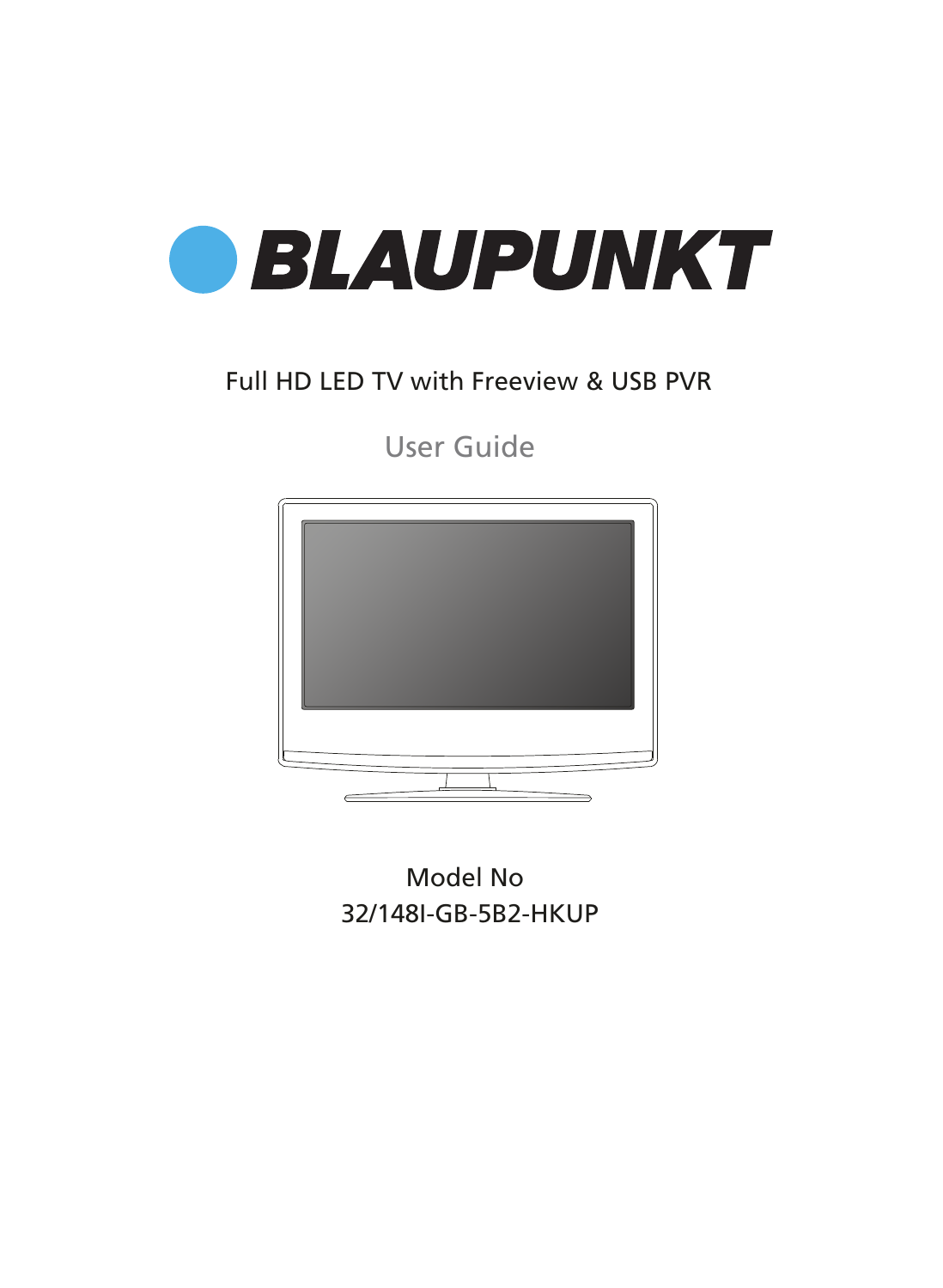# **IMPORTANT SAFETY INSTRUCTIONS**



Please read these instructions. All the safety and operating instructions should be read before the appliance is operated.

### Warnings

- To reduce the risk of fire, electric shock or damage to the television, do not expose it to dust, rain or moisture, or place any objects filled with liquids on or near the television.
- Do not place the television in a confined space, ensure that nothing can obstruct the ventilation openings at the rear of the television.

To prevent spread of fire, keep candles or other open flames away from this product at all times



• Dispose of this television and any components including batteries in an environmentally friendly manner. If in doubt, please contact your local authority for details of recycling.

### Safety

- For your safety, this appliance is fitted with a fused moulded 3 pin mains plug. Should the fuse need to be replaced, ensure that any replacement is of the same amperage and approved with the BSI mark.
- Never try and replace the mains plug unless you have adequate qualifications and are legally authorised to do so. In the event that a replacement Mains cable is required, contact the manufacturer for a suitable replacement.
- Never use the television if it is damaged in any way.
- Always place the television on a flat level surface avoiding anywhere which may be subject to strong vibration.
- Ensure the television is not placed on top of the power cable as the weight of the television may damage the cable and cause a safety hazard.
- Never place mobile phones, speakers or any other device which may cause magnetic or radio interference with the television. If interference is apparent, move the device causing the interference away from the television.
- To disconnect the apparatus from the mains, please use the switch located on the underside/ rear of the TV. The switch shall remain readily operable.
- When installing on a wall, ensure the TV is at least 5cm from the wall for ventilation
- Ensure that the power switch on the unit and the power plug are always easily accessible.

WARNING: Excessive noise when using earphones and headphones can cause a loss of hearing.

### Maintenance

- To clean this unit, wipe with a soft, dry cloth. If the surfaces are extremely dirty, use a soft cloth dipped in a soap and water solution or a weak detergent solution.
- Never use alcohol, paint thinner or benzene to clean this unit.
- Before using a chemically treated cloth, read the instructions that came with the cloth carefully.

**CAUTION:** If water or other liquid enters the television through the display panel surface, a malfunction may occur.



## Packaging

- The safest way to transport your item is in the original box/packaging - please save your packaging for this.
- You will need original box/packaging in the event of warranty/service repair or support. We are unable to carry out warranty/service if you are unable to package it correctly.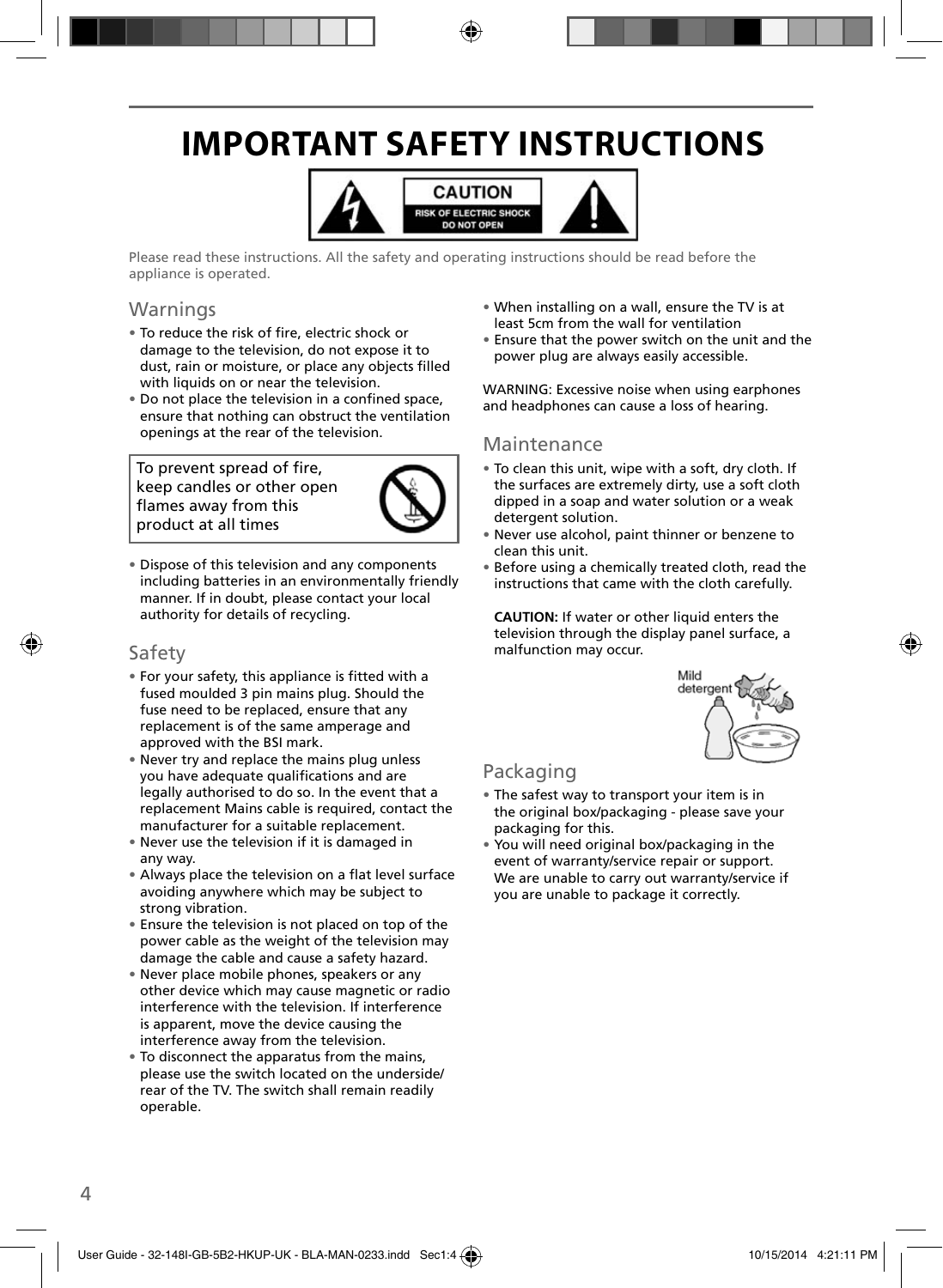# **IMPORTANT SAFETY INSTRUCTIONS**



Please read these instructions. All the safety and operating instructions should be read before the appliance is operated.

Important Information Regarding Use of Video Games, Computers, Captions or Other Fixed Image Displays

The extended use of fixed image program material can cause a permanent "shadow image" on the LCD/LED panel.

This background image is viewable on normal programs in the form of a stationary fixed image. This type of irreversible LCD/LED panel deterioration can be limited by observing the following steps:

- 1. Reduce the brightness/contrast setting to a minimum viewing level.
- 2. Do not display the fixed image for extended periods of time.
- 3. Turn the power off when not in actual use.

Examples of images that you need to watch out for are as follows (this is not an exhaustive list):

- TV Channel Logos: e.g. Shopping channel logos and pricing displays-especially if they are bright and stationary. Moving or low-contrast graphics are less likely to cause ageing of the screen.
- Time Displays
- Teletext: Do not view a stationary page for a long period of time
- TV/DVD Menus: e.g. Listings of DVD disc content
- Pause Mode: Do not leave the TV in pause mode for long periods of time, e.g. When watching DVDs or videos.

**Important** - Once 'shadow image/screen burn' occurs, it will never disappear and is not repairable under warranty.

How do I dispose of this product?

UK: Waste electrical products should not be disposed of with household waste. Separate disposal facilities exist. For your nearest facilities, please see www.recycle-more.co.uk or in store for details.

ROI: Waste electrical products should not be disposed of with household waste. Separate disposal facilities exist. Check with your Local Authority or retailer for recycling advice.

#### **Batteries**

• Do not expose batteries to high temperatures, excessive heat, prolonged sunshine or fire as this may cause leakage, explosion or ignition.



- Observe the correct polarity when inserting batteries.
- Do not use different types of batteries together or mix old and new batteries.
- Dispose of batteries in an environmentally friendly way.
- Certain regions may regulate the disposal of batteries. Please consult your local authority.

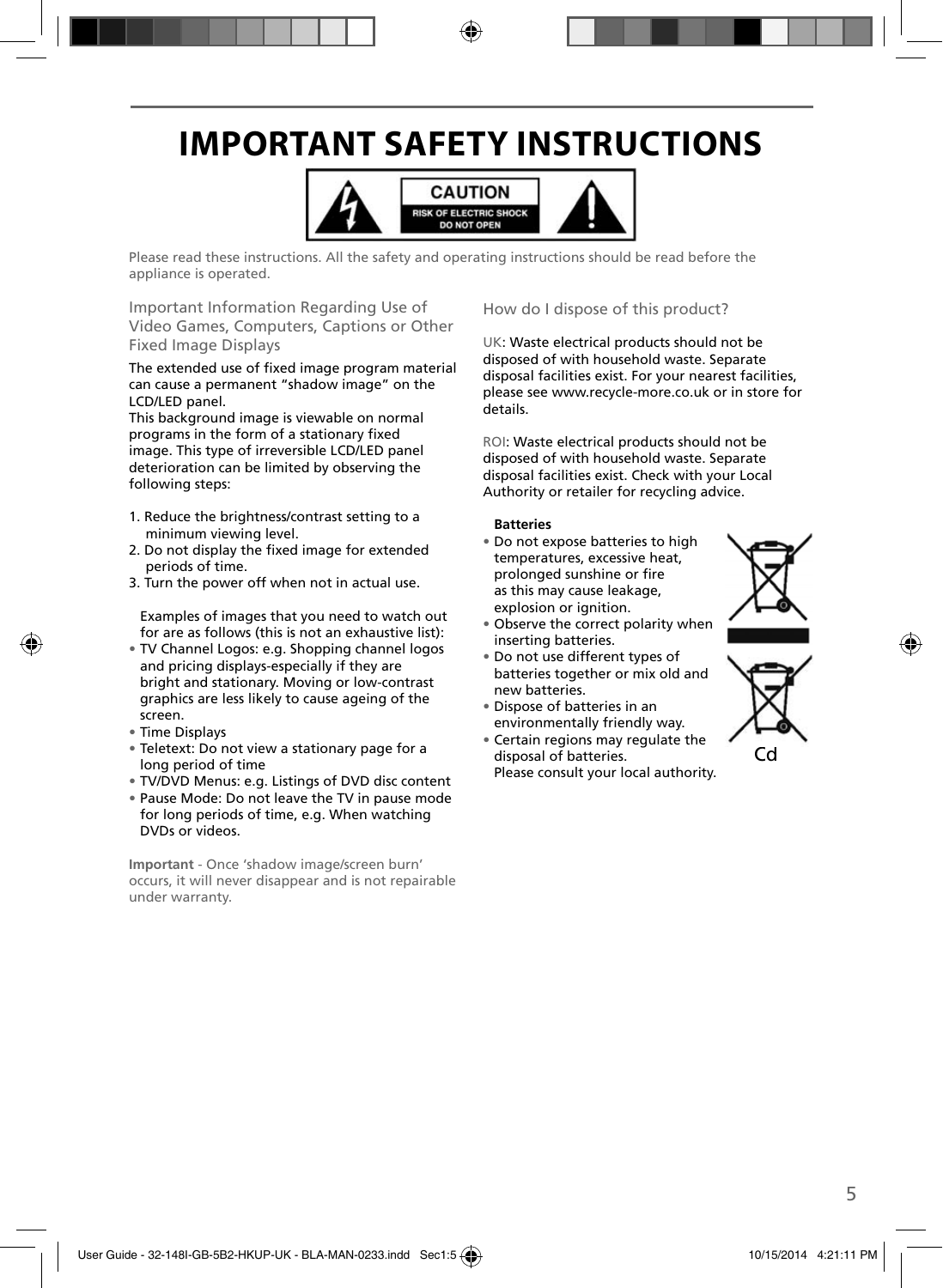# **CONTENTS**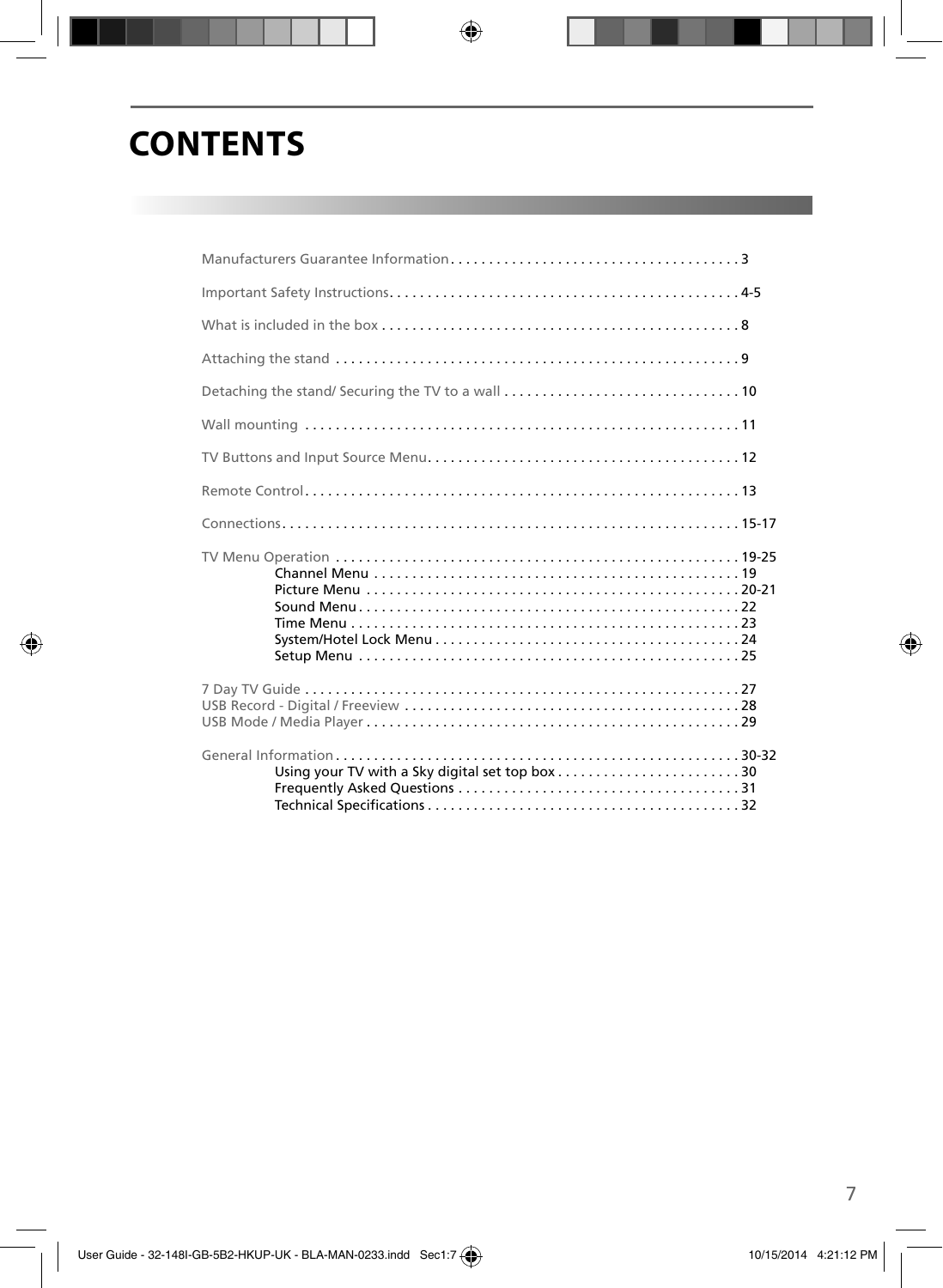# **WHAT IS INCLUDED IN THE BOX**

### Accessories

Included with this TV are the following accessories

1 x User Guide



### 1 x Quick Start Guide



### 1 x Remote Control



### 2 x AAA Batteries



1 x TV



1 x Mini Component / YPbPr



1 x Stand plus screws



1 x RF Cable



Please save your packaging as you will need this in the event of warranty/service repair or support. We are unable to carry out warranty/service if you are unable to package it correctly. The safest way to package your item in the event of warranty/service repair is in it's original box/packaging.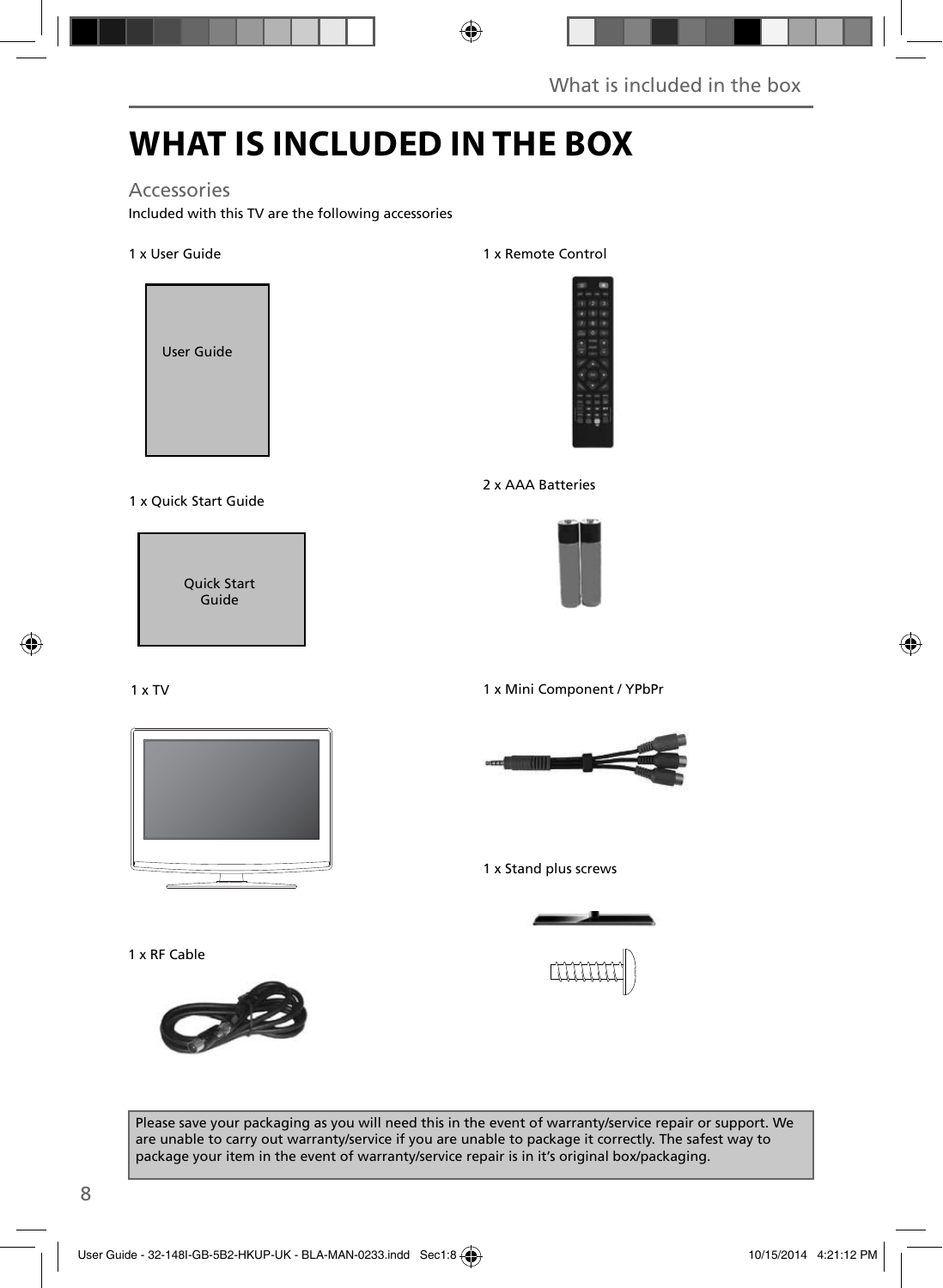# **ATTACHING THE STAND**

## Attaching the stand

To complete the stand installation you will require a cross head screw driver



### **5 x** M (4x10) **3 x** ST (3.7x18)

Used for attaching the stand neck to the TV (fig.1)

Used for attaching the stand base to the stand neck (fig.3)



(fig.1) Attach the stand neck to the rear of the TV set using the 5 x M(4x10) screws provided.





When securing the self-tapping screws into the base of the stand (on first installation) the screws will be naturally tight as they are creating a thread in the plastic of the stand neck in order to support a TV of this size.

a) Ensure the cross head screw driver tip fits correctly into the head of the screw and that it is not too big or small.

**b)** Screw in all screws individually and partially before tightening all of the screws individually and partially until they are fully inserted.

**c)** If they become very tight try loosening them slightly and then retightening them once again as this will continue the process of creating the thread for the screws.

(fig.3) Secure the base to the neck by using the 3 x ST (3.7x18) screws provided.

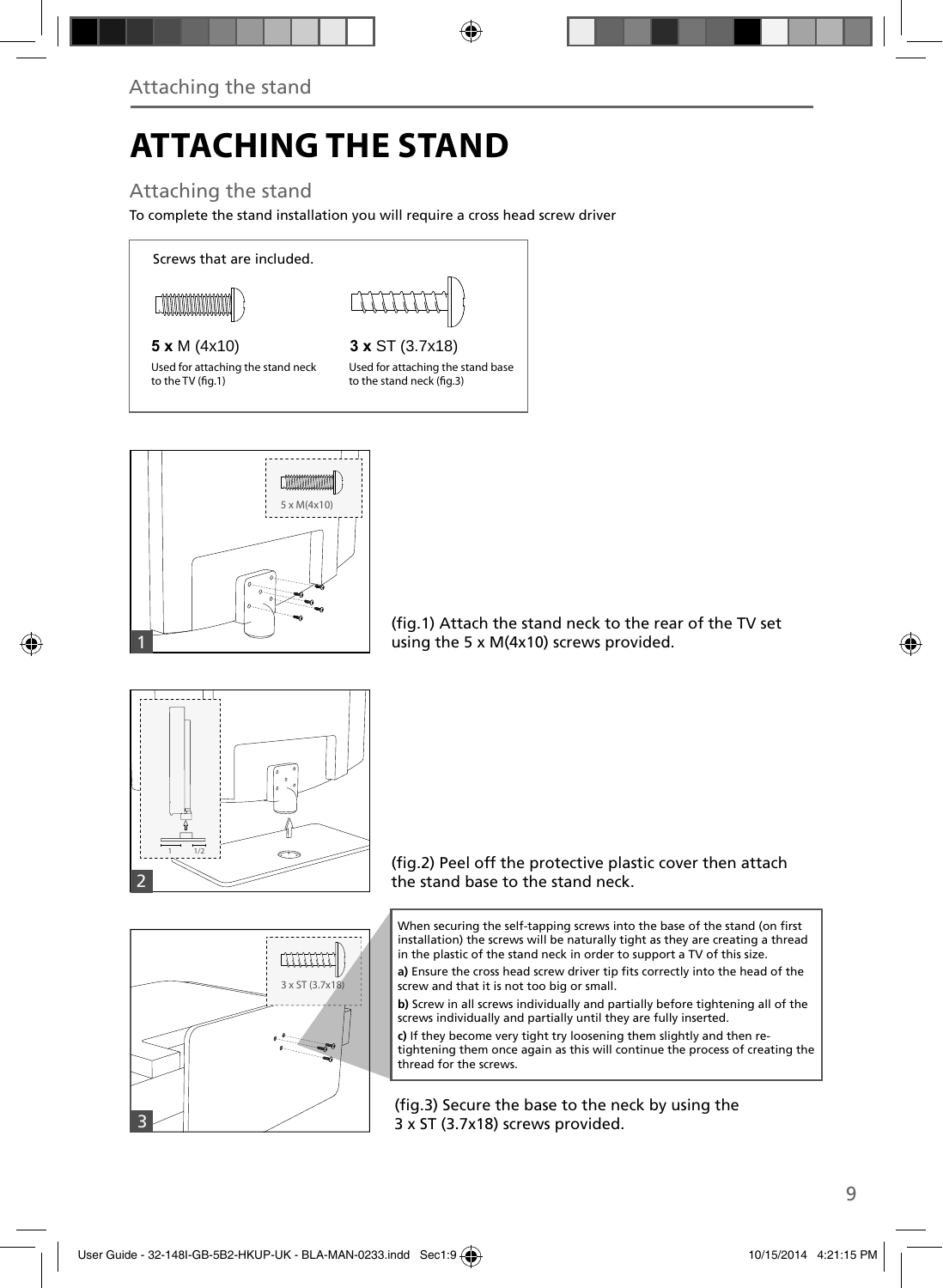# **DETACHING THE STAND**

## Detaching the stand

Remove the screws highlighted then remove the stand base and neck from the rear of the TV set.



## Securing the TV to a Wall

For maximum security in the home when using a TV with its stand anti-tip straps should be fitted. These are available from supermarket websites and other websites and are an easy, inexpensive and effective way of ensuring your TV stays safely upright. Straps are designed to be attached to the rear of the TV and then tethered to the wall of the furniture the TV is stood on, if wood. (The 2 images should appear underneath this text).

### Note - Please ensure that children do not climb on the TV set.

**A)** Using one or both of the top wall-mounting holes and screws (the screws are already supplied in the wall mounting holes) fasten one end of the fastening cord/s to the TV.



**B)** Secure the other end of the fastening cord/s to your wall. (you will need screws/fixings suitable for your wall type - available separately from most DIY stores).



The Royal Society for the Prevention of Accidents is urging people to take care with flat-screen televisions.

RoSPA stated in 2010 that "Toddlers are particularly at risk of pulling flat-screen televisions on to themselves. They are unsteady on their feet and are attracted by colourful television images."

The risk is increased as televisions become lighter.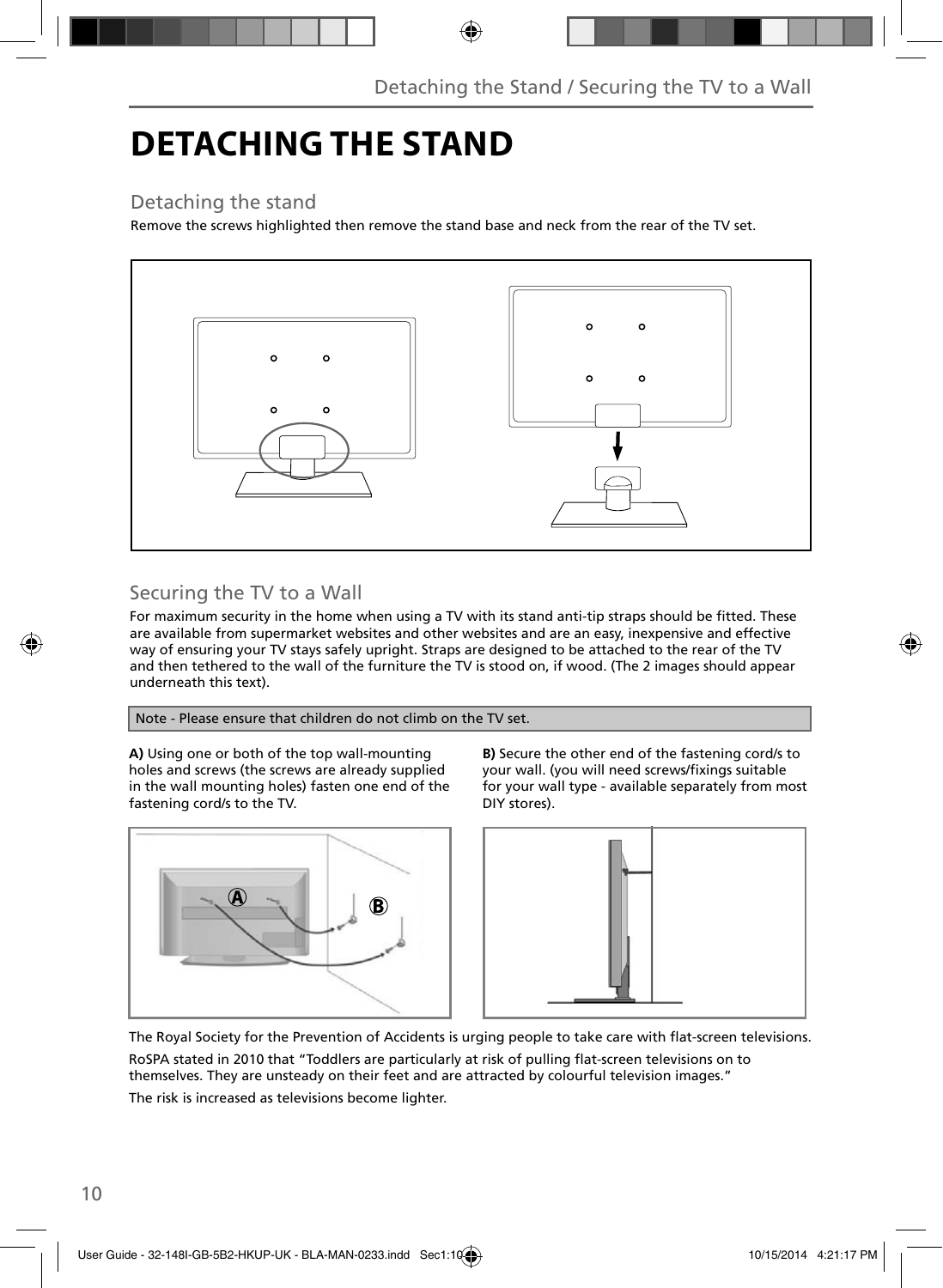# **WALL MOUNTING**

Wall mounting the TV

IMPORTANT - Before drilling any holes in the wall ensure you are not drilling where there could be any electric wires, water or gas pipes.



1) Remove the four screws highlighted that are supplied in the wall mounting holes.

2) The wall mount can now be easily attached to the mounting holes on the rear of the TV.

For optimum viewing, if wall mounting the TV higher than eye level, the TV should be tilted downwards so that the TV's screen is 'face on'. See fig 1 and 2.

For VESA wall mounting information please refer to the Technical Specification page.

Important – If wall mounting this TV, only use the screws already provided in the wall mounting holes. Using other screws which are longer could cause irreparable damage to internal parts.

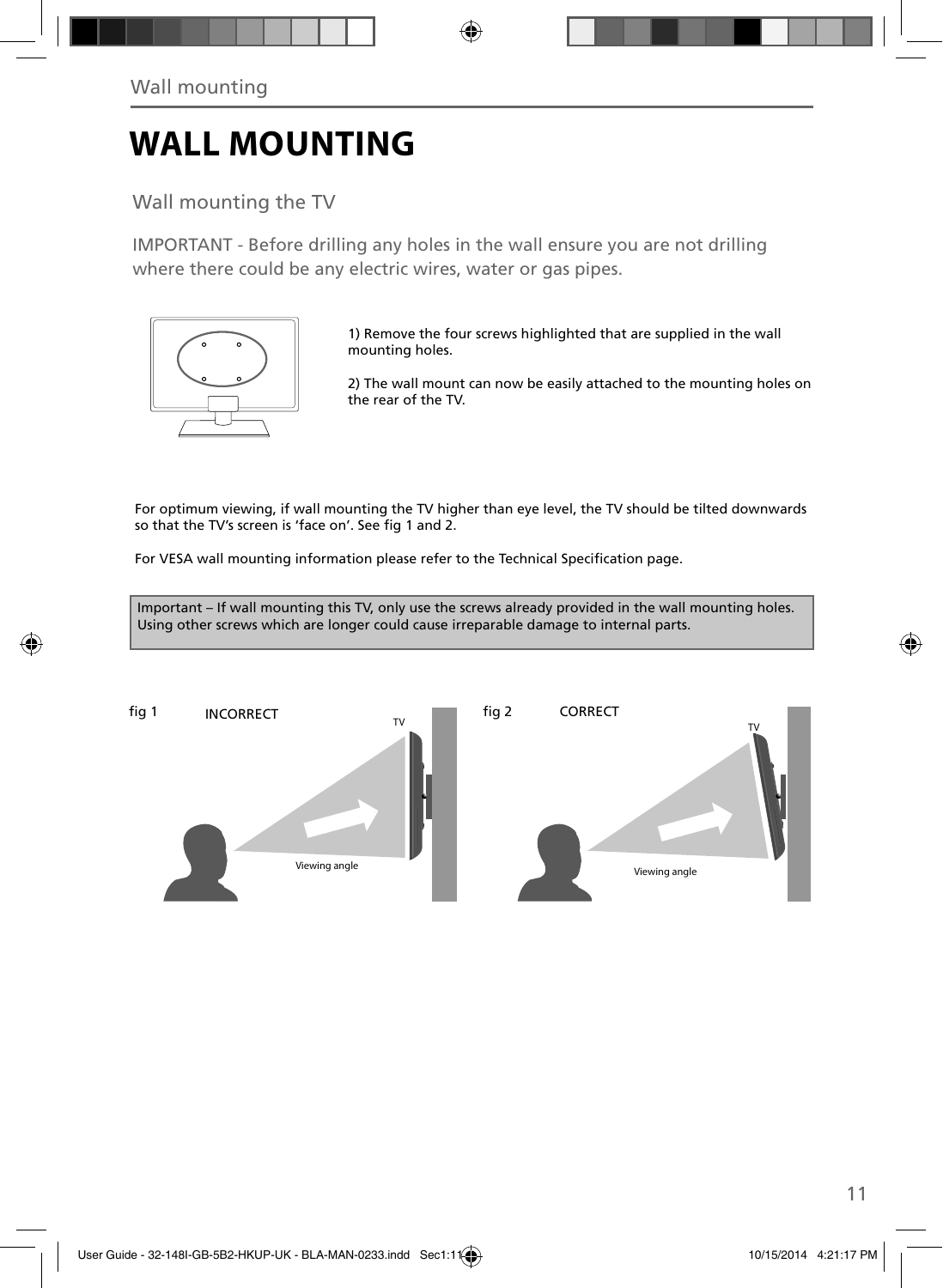# **TV BUTTONS & SOURCE MENU**



- Volume down and menu left 6
- Volume up and menu right 7

## Choosing Mode Input/Source

To switch between the different input/ connections.

A) Using the buttons on the remote control:

1) Press [SOURCE] - The source menu will appear. 2) Press  $[V]$  or  $[\Lambda]$  to select the input you require.

3) Press [OK].

B) Using the buttons on the Television:

1) Press [SOURCE].

2) Scroll up / down using CH+/ CH- buttons to the input/source you require.

3) Press Vol+ to change input/source to the one selected.



Example of Source menu depending on the TV model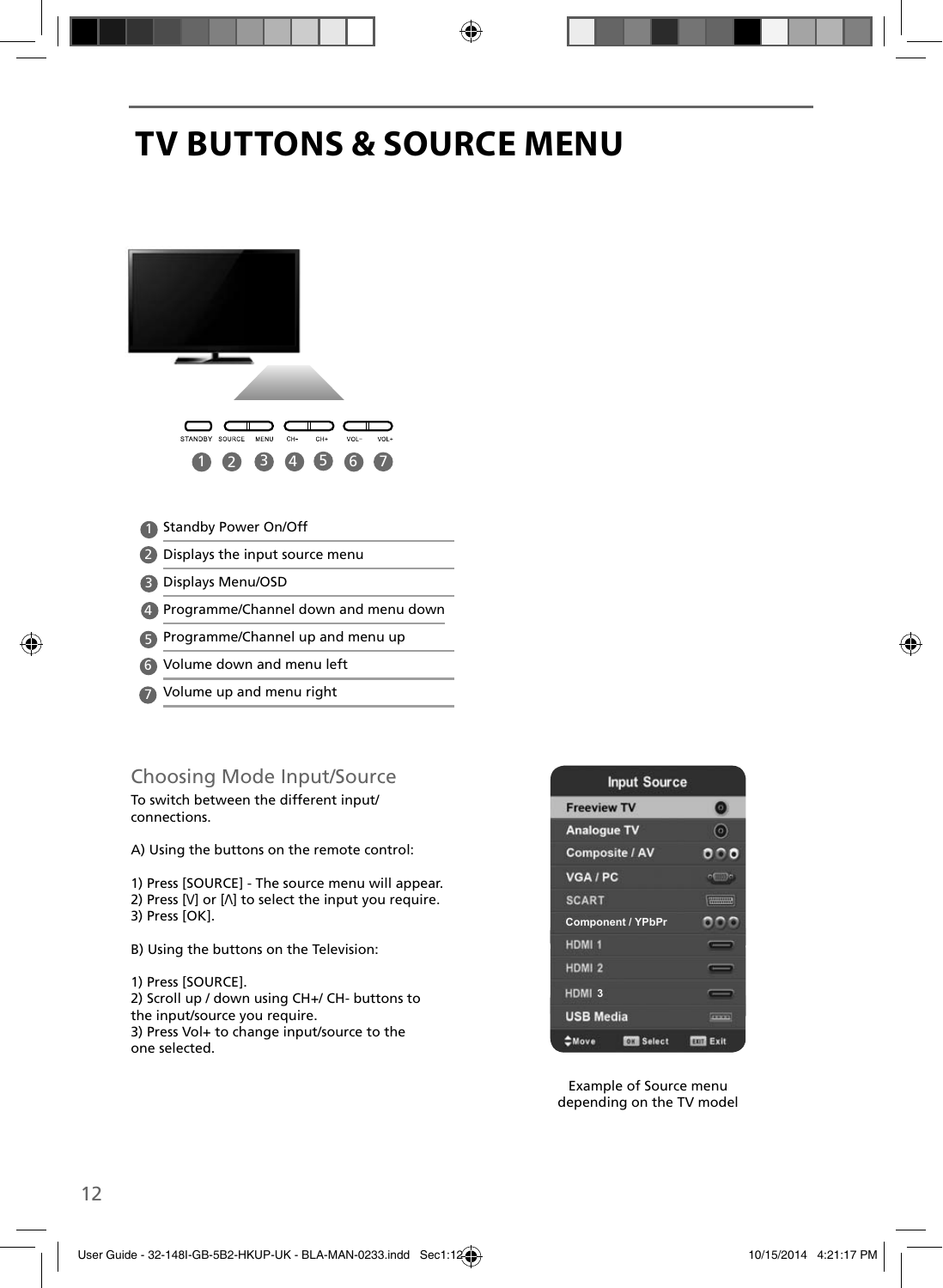# **REMOTE CONTROL**

|                   | STANDBY - Switch on TV when in standby or vice versa<br>MUTE - Mute the sound or vice versa<br>DTV - Switch to Freeview source                                                                                                                                                                                                                                                     |  |
|-------------------|------------------------------------------------------------------------------------------------------------------------------------------------------------------------------------------------------------------------------------------------------------------------------------------------------------------------------------------------------------------------------------|--|
|                   | RADIO - Switch to radio whilst in Freeview source<br>USB - Switch to USB source<br>O DVD - Switch to DVD source                                                                                                                                                                                                                                                                    |  |
| $\overline{2}$    | NUMBER BUTTONS - 0 - 9 to select a TV channel directly.<br>TV GUIDE - Opens the 7 Day TV Guide (Freeview mode)<br>$\mathbb{C}$ To return to the previous channel viewed                                                                                                                                                                                                            |  |
| 3)                | VOL $(+/-)$ - To increase / decrease the sound level<br>P.MODE - Scrolls through picture mode options<br>S.MODE - Scrolls through sound mode options<br>FAV - To display favourites menu<br>$CH (+/-)$ - To increase or decrease the channel being watched<br>MENU - To display OSD menu<br>EXIT - To exit all menus                                                               |  |
|                   | (A/V/4/M/OK) - Allows you to navigate the on-screen menus<br>and adjust the system settings to your preference<br>SOURCE - To display the input/source menu<br>INFO - Press once for now/next channel information<br>Press twice for programme information about current<br>programme                                                                                              |  |
| $\vert 4 \rangle$ | ASPECT - To switch the screen between the different picture<br>formats<br>SLEEP - Press repeatedly to cycle through the sleep options<br>AUDIO - To change the audio language (if available)<br>SUBTITLE - To switch the dialogue at the bottom of the screen<br>(on/off)<br>TEXT - To enter/exit Teletext (Analogue TV)<br>TEXT HOLD - Teletext mode - Hold current page which is |  |
|                   | displayed (Analoque TV)<br>DISPLAY - To switch off the screen when listening to radio<br>© TEXT/DVD ZOOM - Zoom function for Teletext and DVD<br>DVD MENU/RECORD - Access the DVD root menu and USB<br>record function                                                                                                                                                             |  |
| య⊚⊡               | - To restart the current chapter<br>To advance forward to the next chapter<br>$\textcircled{1}$ - To stop the playback/Eject Disc<br>(To EJECT the disc press/hold the ■▲ button for 4 seconds)<br>- To play in fast rewind mode<br>- To play in fast forward mode                                                                                                                 |  |
|                   | - To play/pause<br>DVD SETUP/REC LIST - Opens up DVD Menu or Opens the list<br>of what has been previously recorded<br>□ ⊙ > GOTO - To go to a specific chapter<br>A-B - Press once to set point, press a second time to return<br>to point<br>ANGLE - Select different angle of DVD                                                                                               |  |
|                   | □ ⑦ ID REPEAT - To repeat playback                                                                                                                                                                                                                                                                                                                                                 |  |
| (ഗ                | For Models with Integrated DVD players                                                                                                                                                                                                                                                                                                                                             |  |

For Models with PVR Function For Models with USB Playback

 $\mathbb{D}$ 

![](_page_9_Picture_3.jpeg)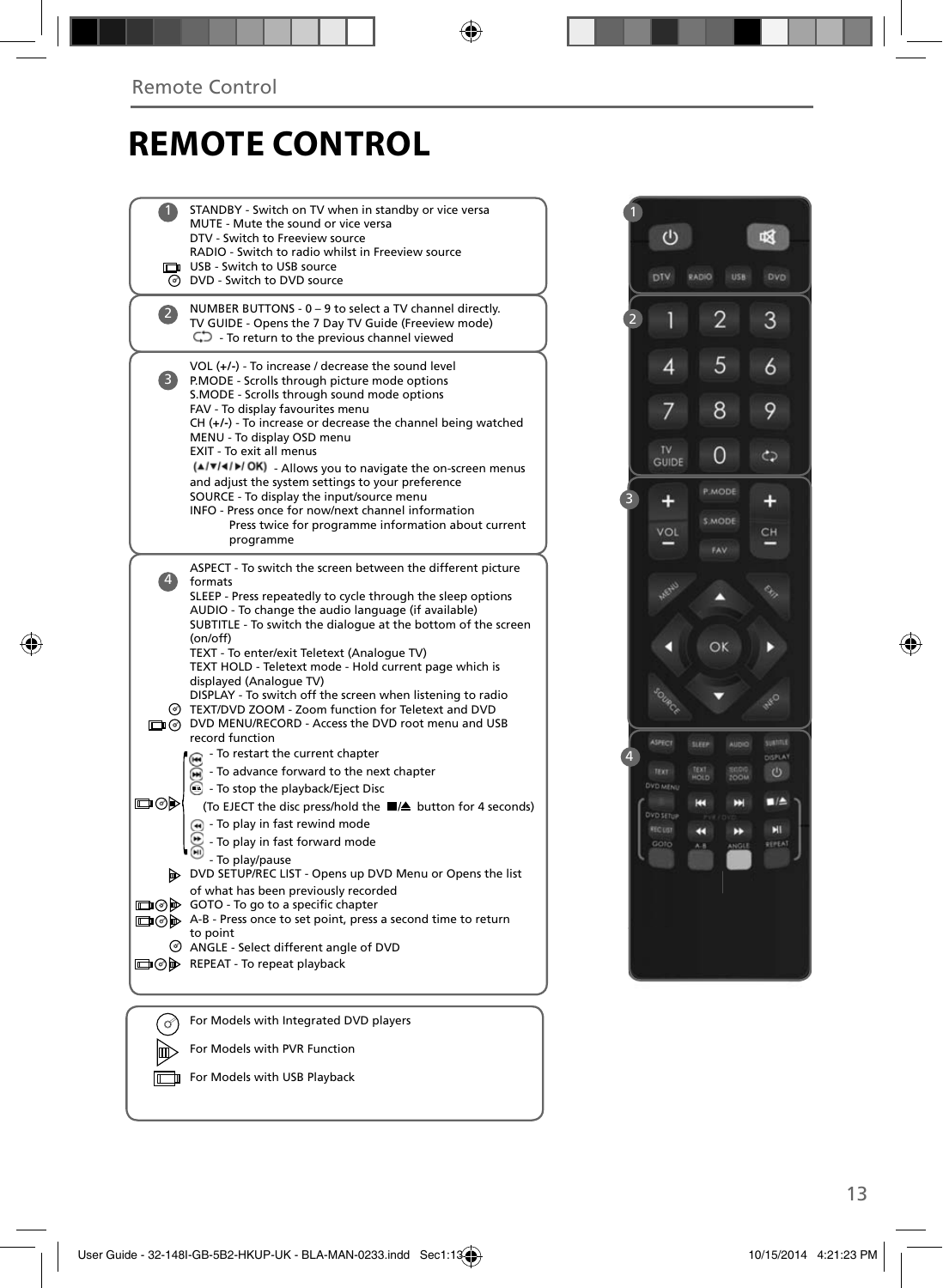# **CONNECTIONS**

![](_page_10_Picture_2.jpeg)

| O<br>COAX             | HDM 1                 | Ѥ<br>HDM 2           | <b>WWW.WI</b><br><b>SCART</b> |                   | O<br>VGA/PC(Audio in) | (⊞9⊙<br>ko)<br>VGA/PC IN | ⊚<br>RF IN                           |
|-----------------------|-----------------------|----------------------|-------------------------------|-------------------|-----------------------|--------------------------|--------------------------------------|
| A                     | B                     |                      | D                             |                   |                       |                          | G                                    |
|                       |                       |                      |                               |                   | Ē                     |                          | O                                    |
| O<br>AV IN            | O<br>O<br>L<br>R      | Ѥ<br>HDM 3           | USB                           | O<br>YPbPr        | <b>CICARD IN</b>      |                          | Ā<br><b>EARPHONE</b>                 |
|                       |                       |                      |                               |                   |                       |                          |                                      |
| Œ                     |                       |                      | K                             |                   |                       |                          |                                      |
|                       |                       |                      |                               |                   |                       |                          |                                      |
| A                     | <b>COAX Audio Out</b> | Digital Coax Output  |                               | Ð                 | AV IN                 | Video Input              |                                      |
| 8                     | HDMI <sub>1</sub>     | <b>HDMI</b> Input    |                               | a                 | R/L                   | and component/ YPbPr     | R/L Audio shared for Video/Composite |
| $\bullet$             | HDMI <sub>2</sub>     | <b>HDMI</b> Input    |                               | a                 | HDMI3                 | <b>HDMI</b> input        |                                      |
| $\boldsymbol{\Theta}$ | <b>SCART</b>          | <b>SCART Input</b>   |                               | $\bf G$           | <b>USB</b>            | USB port                 |                                      |
| ❶                     | VGA PC Audio In       | 3.5mm PC audio input |                               | Q                 | YPbPr                 |                          | HD input (Ypbpr)                     |
| O                     | VGA PC                | VGA-PC input         |                               | $\mathbf{\Omega}$ | CI CARD IN            |                          | Common Interface module              |
| Θ                     | RF IN                 | RF / TV Aerial Input |                               | $\bf \Omega$      | Earphones             |                          | Earphone Input                       |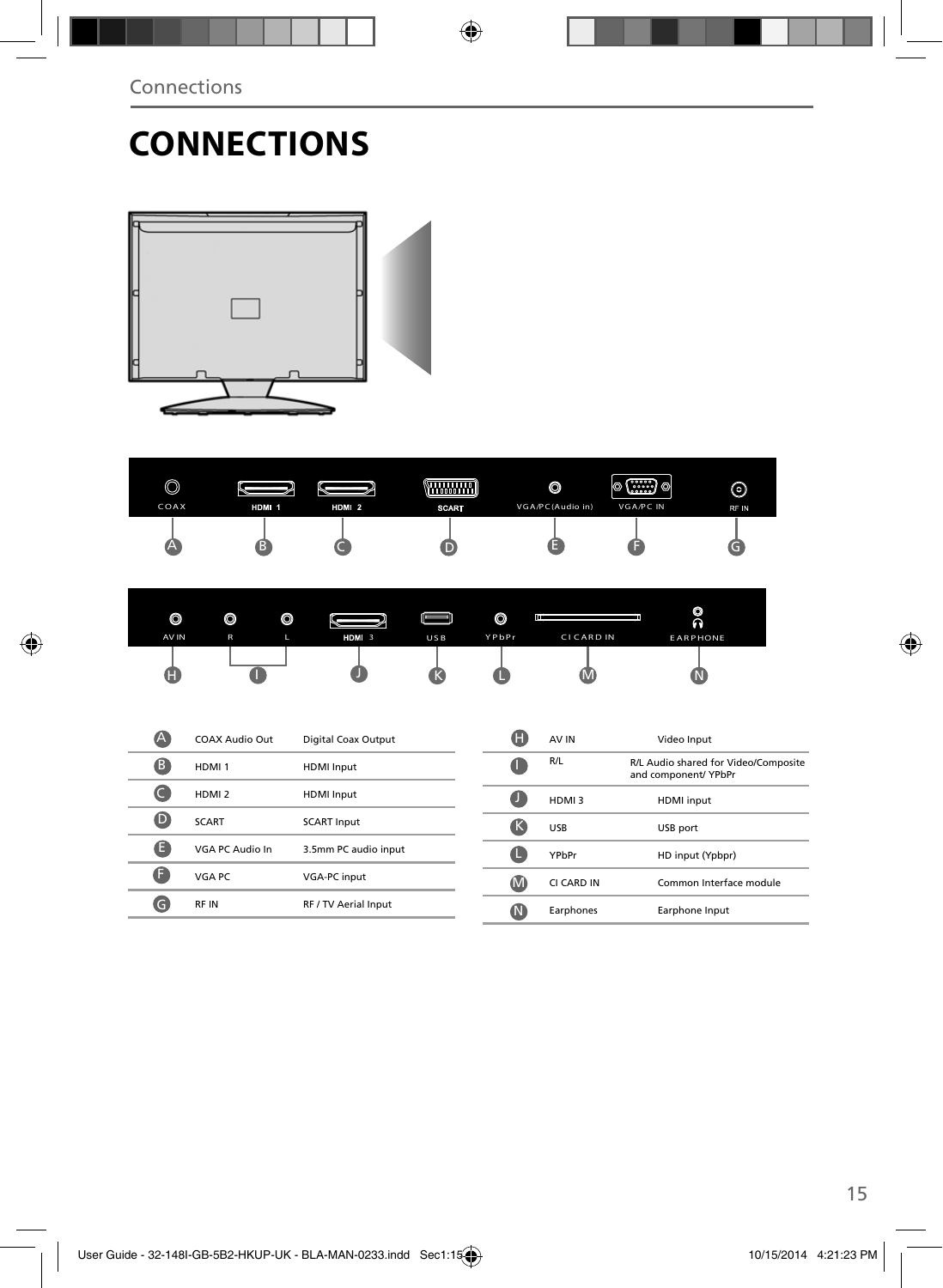# **CONNECTIONS**

Note: Connecting cables are shown for example only and may not be included. Please check 'What Is Included In The Box' page.

### Connecting to a device with Composite AV/Video output

TV Source should be set to Composite/AV

![](_page_11_Figure_5.jpeg)

## Connecting to a device with SCART output

TV source should be set to SCART

![](_page_11_Figure_8.jpeg)

## Connecting to a device with HDMI output

A HDMI cable can output both video and audio and enables you to enjoy digital-quality video and audio with minimal loss of quality.

TV Source should be set to the corresponding HDMI port (HDMI 1, HDMI 2 etc)

![](_page_11_Figure_12.jpeg)

Note: This model TV can not be used as a PC/laptop monitor via the HDMI input. The HDMI Input is provided to view digital content with compatible external devices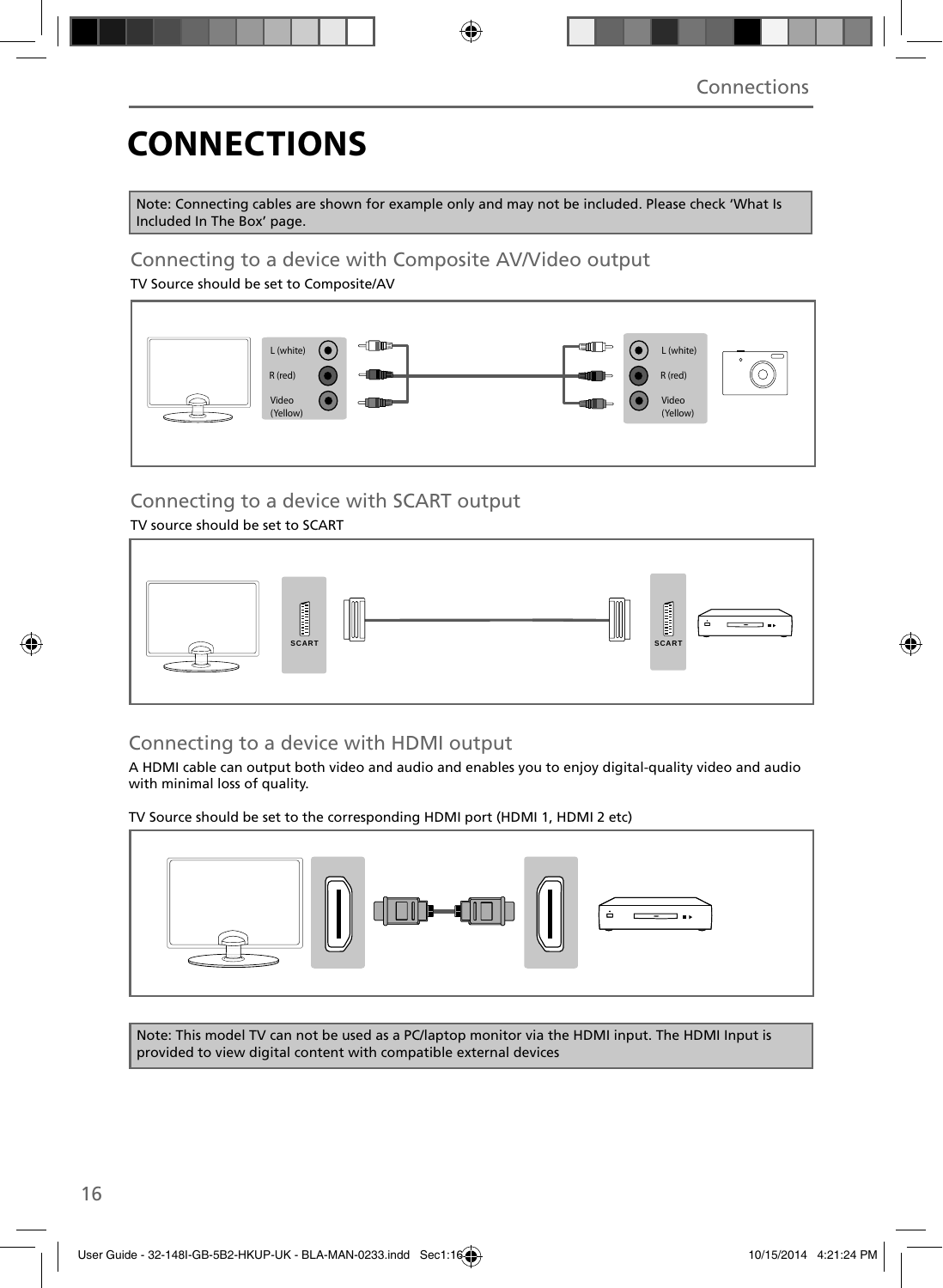# **CONNECTIONS**

## Connecting to a device with Component/YPbPr output

If you are supplied with a cable from the device which has RED, GREEN, BLUE, RED & WHITE connectors you must connect via Component (for picture) and by phono cable (for sound).

TV Source should be set to Component/YPbPr

![](_page_12_Figure_5.jpeg)

Connecting to a device with VGA/PC output (Laptop or Desktop Computer) TV Source should be set to VGA/PC

![](_page_12_Figure_7.jpeg)

## Connecting to an external audio device (Amplifiers, Surround Sound, Sound Bars etc)

When connecting via the TV's 3.5mm Earphone output, this will disable the TV speakers.

There are two options to connect a device via the 3.5mm Earphone Output.

![](_page_12_Figure_11.jpeg)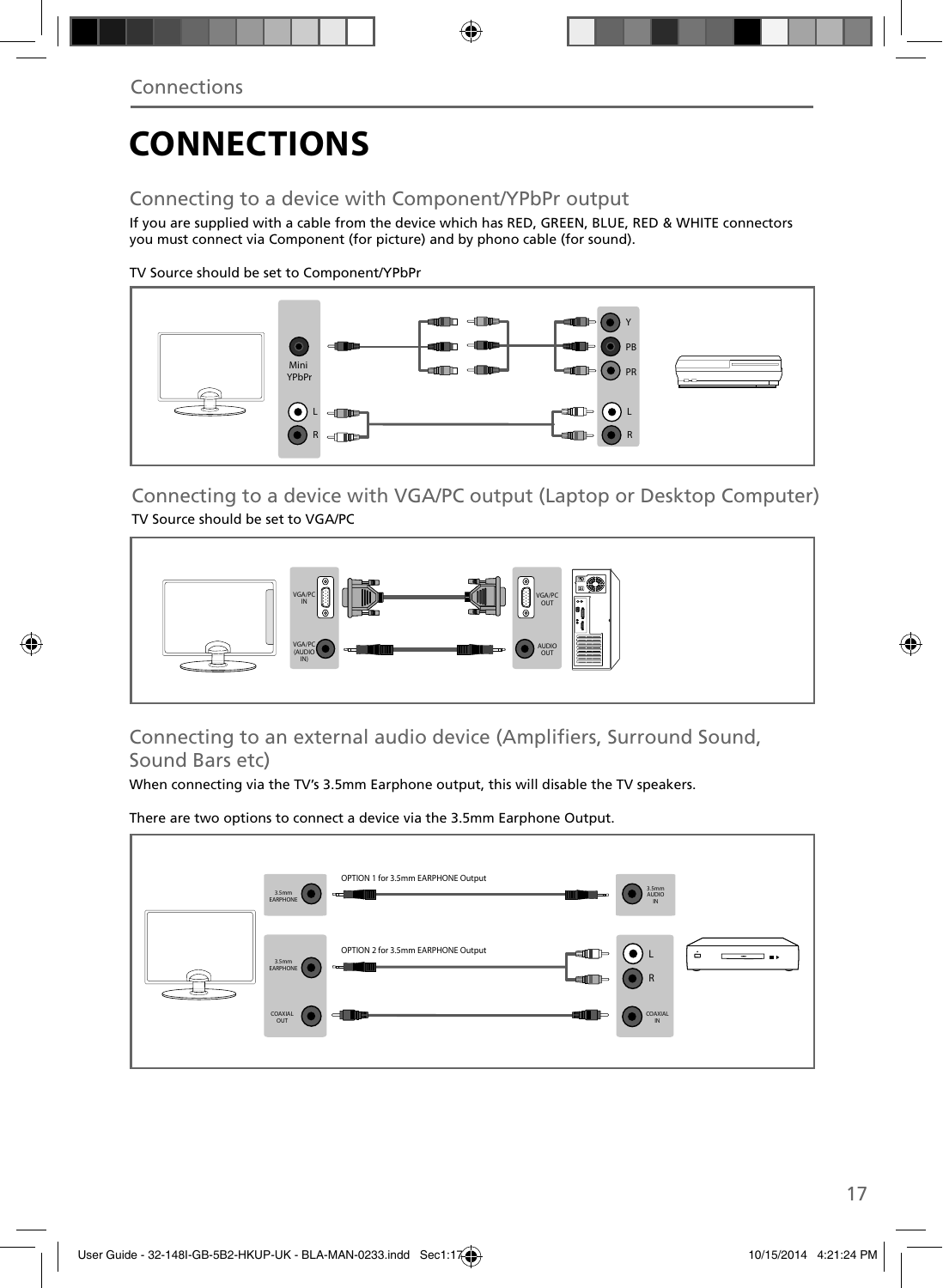# **CHANNEL MENU**

![](_page_13_Picture_2.jpeg)

![](_page_13_Picture_3.jpeg)

To access this menu, press [MENU] button on the remote control. To select a sub menu press [OK]

If you wish to make changes to any of the default settings, use the scroll  $\blacktriangle \blacktriangledown \blacktriangleright \blacktriangleleft$  buttons. To confirm any settings press [OK] button. To exit this menu at anytime, press [EXIT] button.

Auto Tuning - Allows you to retune the television for all digital channels, digital radio stations and

#### analogue channels

Analogue Manual Tuning - Allows you to manually tune your analogue signal

Freeview Manual Tuning - Allows you to manually tune your digital signal

Channel Edit - Allows you to delete, move, skip and add favourite channels

|                | <b>Channel Edit</b>                      |              |
|----------------|------------------------------------------|--------------|
| 9              | BBC <sub>1</sub>                         | otv          |
| $\overline{2}$ | BBC <sub>2</sub>                         | otv          |
| 3              | ITV1                                     | otv          |
| 4              | Channel 4                                | <b>OTV</b>   |
| 5              | five                                     | <b>DIV</b>   |
| 6              | BBC <sub>3</sub>                         | onv          |
| 7              | BBC4                                     | otv          |
| 8              | ITV2                                     | orv          |
| g              | SKY1                                     | onv          |
|                | <b>10 SKY2</b>                           | orv          |
| Delete         | <sup>n</sup> FreeTV<br>$\bullet$<br>Move | Skip<br>٠.   |
| OK<br>Select   | () Fav                                   | Menu<br>Back |

Schedule List - Lists your programme reminders

Signal Information - Allows you to view signal frequency, signal quality and signal strength CI Information - Pay per view services require a "smartcard" to be inserted into the TV. If you subscribe to a pay per view service the provider will issue you with a 'CAM' and a "smartcard". The CAM can then be inserted into the COMMON INTERFACE PORT (CI Card In)

Tip: If you do not press any buttons for 30 seconds, the menu will automatically exit. You can change the length of time before the menu exits automatically - see 'OSD Timer' in the Time Menu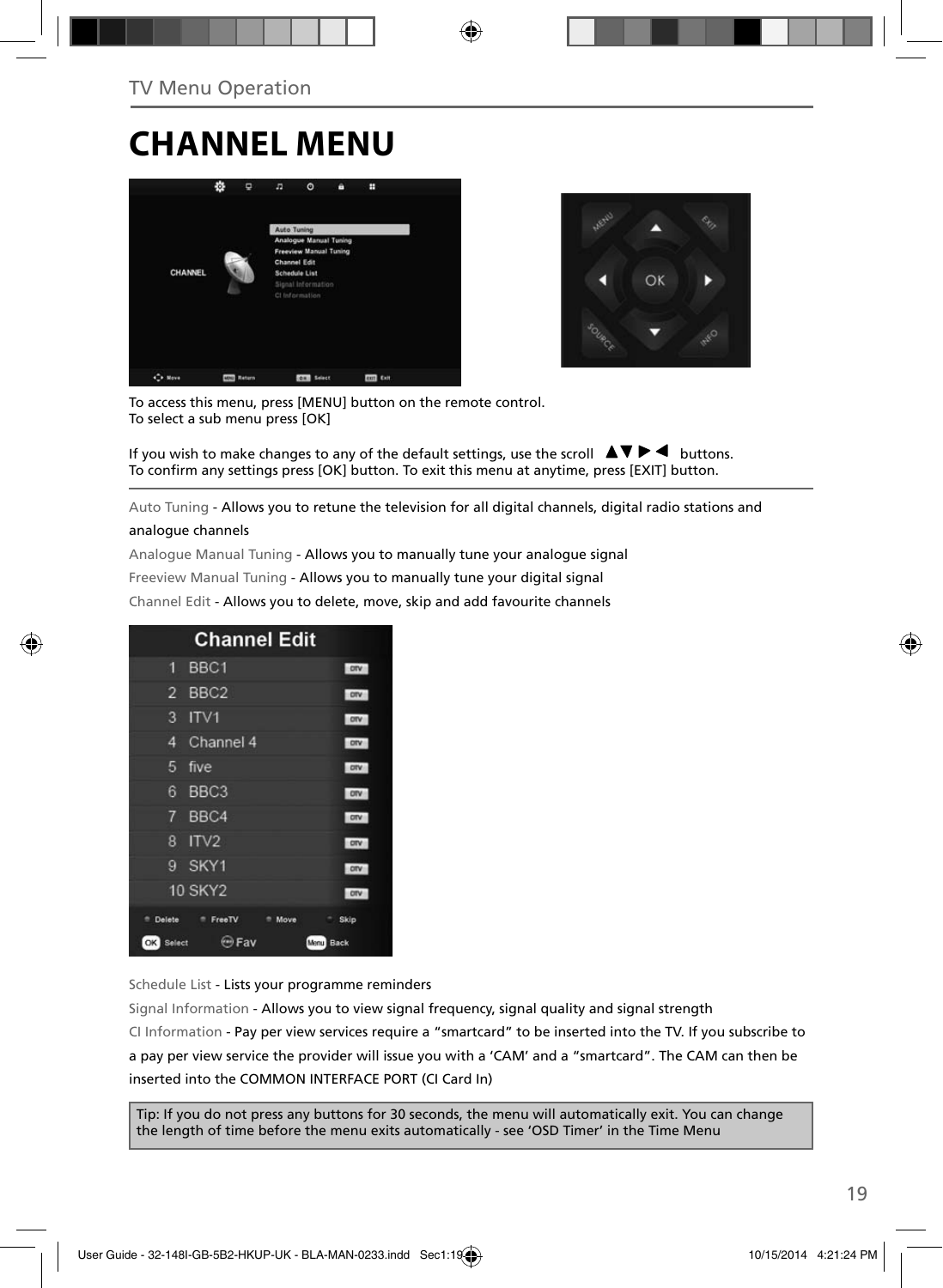# **PICTURE MENU**

![](_page_14_Picture_2.jpeg)

![](_page_14_Picture_3.jpeg)

To access this menu, press [MENU] button on the remote control and scroll right. To select a sub menu press [OK]

If you wish to make changes to any of the default settings, use the scroll  $\blacktriangle \blacktriangledown \blacktriangleright \blacktriangleleft$  buttons. To confirm any settings press [OK] button. To exit this menu at anytime, press [EXIT] button.

| Ficture Mode - Choose from the following presets.    |                                                            |  |  |
|------------------------------------------------------|------------------------------------------------------------|--|--|
| Dynamic                                              | Recommended settings for fast moving pictures              |  |  |
| Standard                                             | Standard settings                                          |  |  |
| Mild                                                 | Set to be lighter in colour and less bright                |  |  |
| Personal<br>Lets you manually alter all the settings |                                                            |  |  |
| Economy                                              | Power saving mode which reduces the energy used by up to   |  |  |
|                                                      | 25% (by reducing the power to the LED/LCD panel).          |  |  |
|                                                      | In Economy mode, the TV will switch itself to Standby mode |  |  |
|                                                      | after 3-5 hours in the event that the TV buttons or remote |  |  |
|                                                      | control buttons are not pressed (change the picture mode   |  |  |
|                                                      | to another setting to de-activate this function)           |  |  |

**Picture Mode** - Choose from the following presets:

You can make the following adjustments in **Personal** mode:

Contrast - Switch the balance between black and white.

Brightness - Increase or decrease the brightness of the picture.

Colour - Increases the colour from black and white.

Tint - Lets you increase or decrease the level of tint within the picture

(only available in VGA/PC source mode).

Sharpness - Increase or decrease the sharpness of the picture.

#### **Colour Temperature** Choose from the following presets:

| Normal | Default settings                  |
|--------|-----------------------------------|
| Warm   | Increases red within the picture  |
| Cold   | Increases blue within the picture |

**Noise Reduction** - Choose from the following presets:

| Off    | Turns noise reduction off  |
|--------|----------------------------|
| Low    | Minor system adjustment    |
| Middle | Medium system adjustments  |
| High   | Maximum system adjustments |
|        |                            |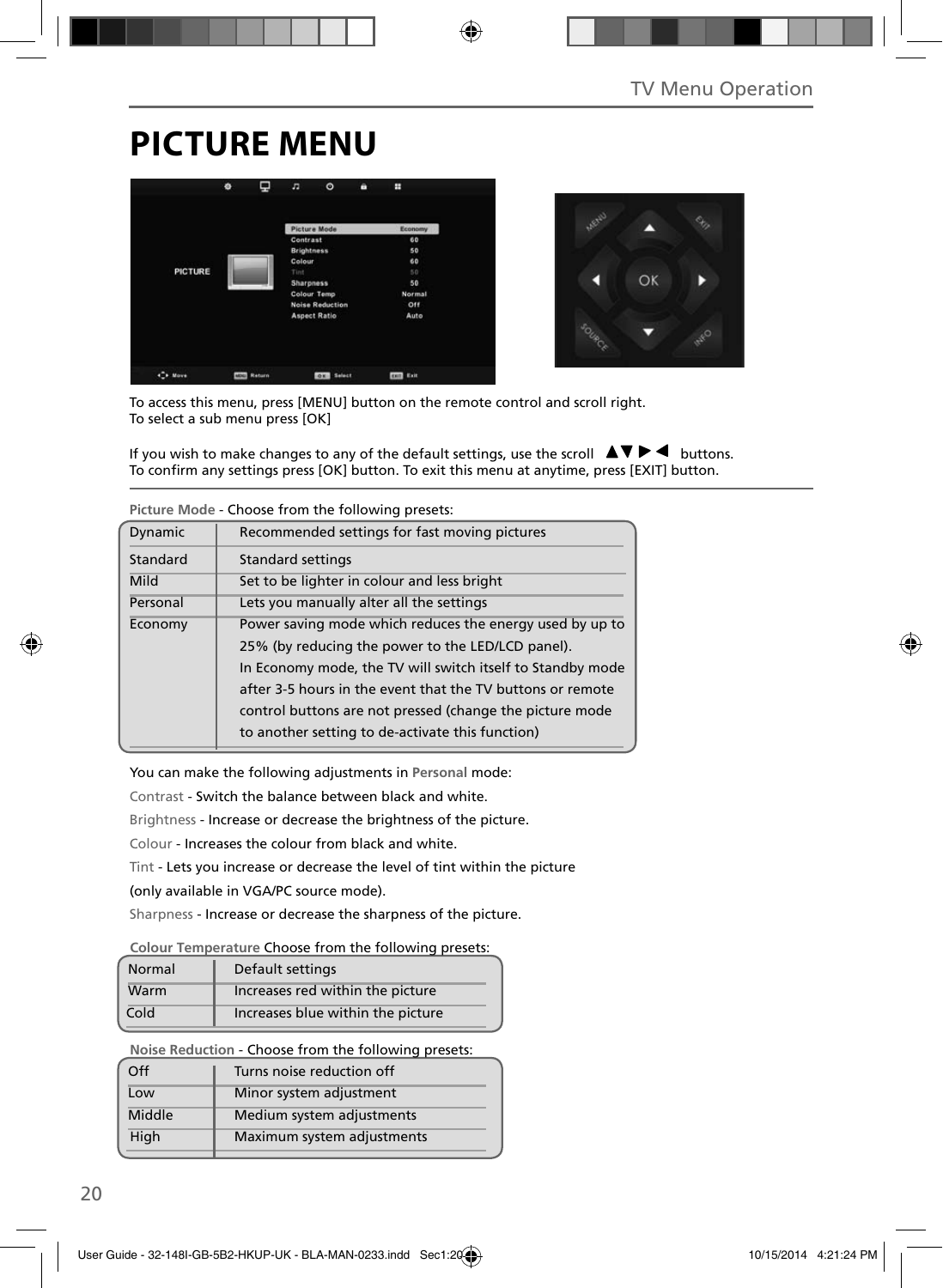# **PICTURE MENU**

![](_page_15_Picture_2.jpeg)

![](_page_15_Picture_3.jpeg)

To access this menu, press [MENU] button on the remote control and scroll right. To select a sub menu press [OK]

If you wish to make changes to any of the default settings, use the scroll  $\Box \blacktriangledown \blacktriangleright \blacktriangleleft$  buttons. To confirm any settings press [OK] button. To exit this menu at anytime, press [EXIT] button.

Aspect Ratio - Within the UK the picture format varies depending on the channel/broadcast. There are a

number of different options to best meet your needs

![](_page_15_Figure_8.jpeg)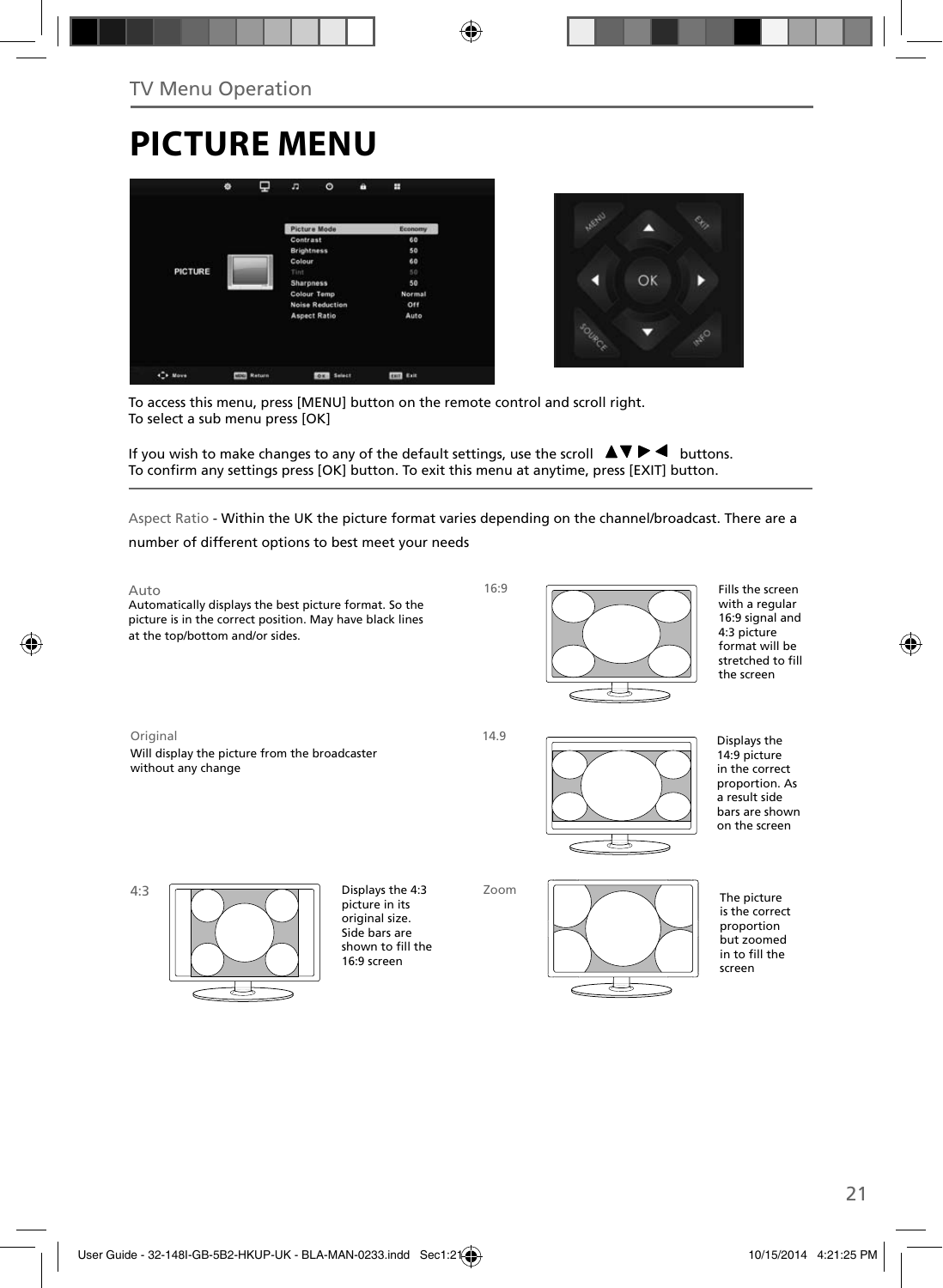# **SOUND MENU**

![](_page_16_Picture_2.jpeg)

![](_page_16_Picture_3.jpeg)

To access this menu, press [MENU] button on the remote control and scroll right. To select a sub menu press [OK]

If you wish to make changes to any of the default settings, use the scroll  $\blacktriangle \blacktriangledown \blacktriangleright \blacktriangleleft$  buttons. To confirm any settings press [OK] button. To exit this menu at anytime, press [EXIT] button.

| Sound Mode - Choose from the following presets |                                         |  |
|------------------------------------------------|-----------------------------------------|--|
| Standard                                       | Default settings                        |  |
| <b>Music</b>                                   | Emphasises music over voices            |  |
| Movie                                          | Provides live and full sound for movies |  |

| <b>Sports</b> | Emphasises sound for sports          |
|---------------|--------------------------------------|
| Personal      | Selects your personal sound settings |

 **Tip:** Treble and bass levels can only be adjusted when the sound mode 'Personal' is selected.

Treble - To adjust the amount of high frequency within the sound

Bass - To adjust the amount of low frequency within the sound

Balance - To switch the sound between the left and right speakers

Auto Volume Level (AVL) - When 'on' is selected, the volume will attempt to stay at a constant level

#### regardless of TV programme and advertisements

Digital Output - This is the digital COAX Audio output. Choose from the following options:

| Off        | To turn off Digital Output                                                            |
|------------|---------------------------------------------------------------------------------------|
| Auto       | Selects the best settings automatically                                               |
| <b>PCM</b> | Select this option if you are connecting to a Stereo Hi-fi via coax cable (Pulse-code |
|            | modulation (PCM) is a digital representation of an analogue signal)                   |

Audio Description - This allows the user to increase and decrease the AD (Audio Description) volume level.

(Audio Description is a service available on certain programmes. It provides a description of what is

happening during the selected programme for a person who is visually impaired)

Audio Delay - Enables the user to adjust setting to sync picture and audio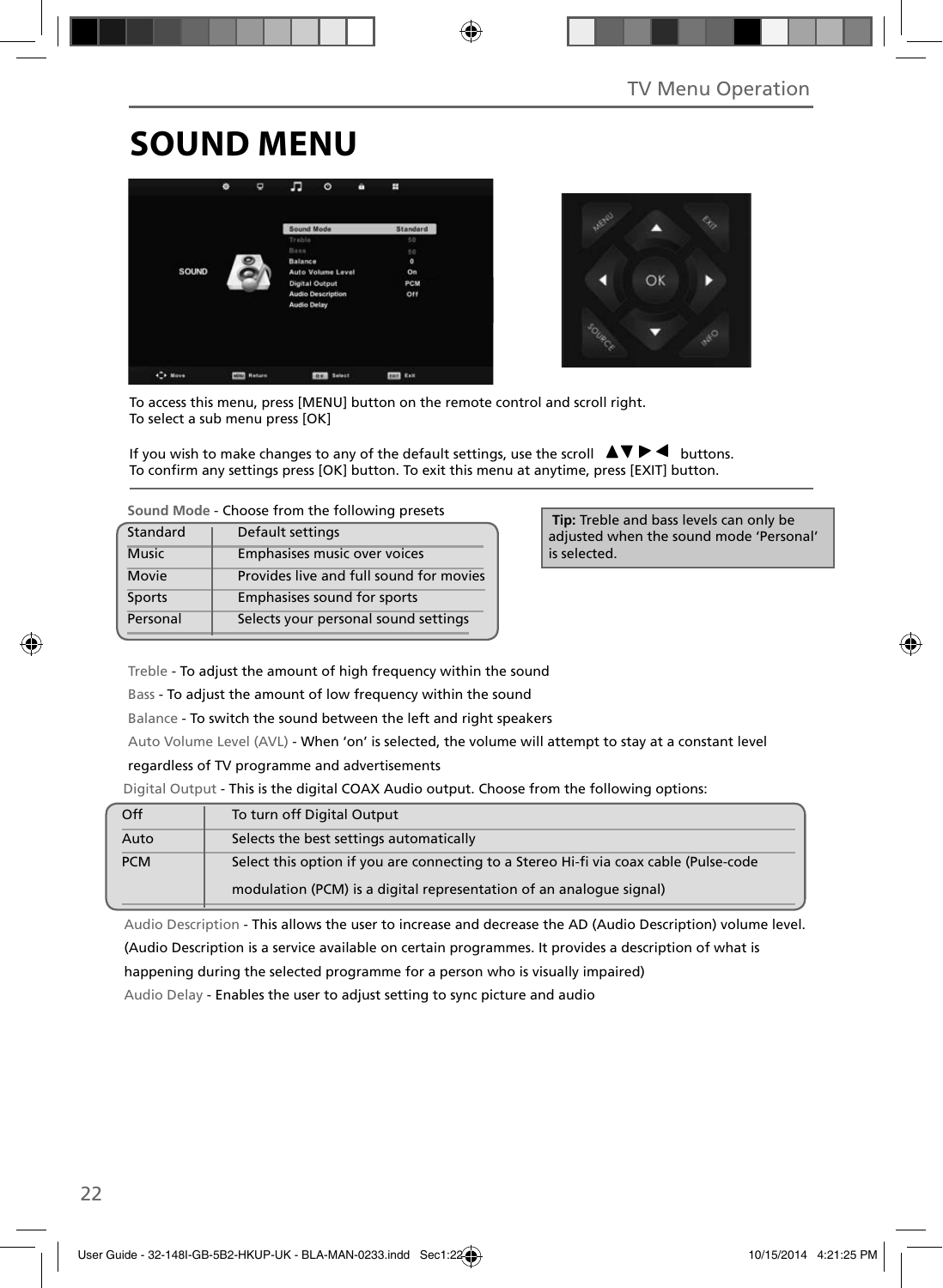# **TIME MENU**

![](_page_17_Picture_2.jpeg)

![](_page_17_Picture_3.jpeg)

To access this menu, press [MENU] button on the remote control and scroll right. To select a sub menu press [OK]

If you wish to make changes to any of the default settings, use the scroll  $\Box \blacktriangledown \blacktriangleright \blacktriangleleft$  buttons. To confirm any settings press [OK] button. To exit this menu at anytime, press [EXIT] button.

Clock - Shows the date and time

Off Time - Allows you to set a specific time for your TV to turn off

On Time - Allows you to set a specific time for your TV to turn on, the channel it will then display, the

source it will be on and also the volume. This function can then be toggled to repeat every day or a

certain day (the TV must be in standby mode for this to be effective)

Time Zone - Change your current time zone

Sleep Timer - Lets you set the sleep timer so the television automatically switches off after a set amount of

time. Off -> 10min -> 20min -> 30min -> 60min -> 90min -> 120min -> 180min -> 240min

Auto standby - Set Auto standby between 3 hours, 4 hours and 5 hours ( to turn off this function you must exit Home Mode in the Picture Menu)

OSD Timer - Lets you adjust the amount of time the On Screen Menu stays on the screen before disappearing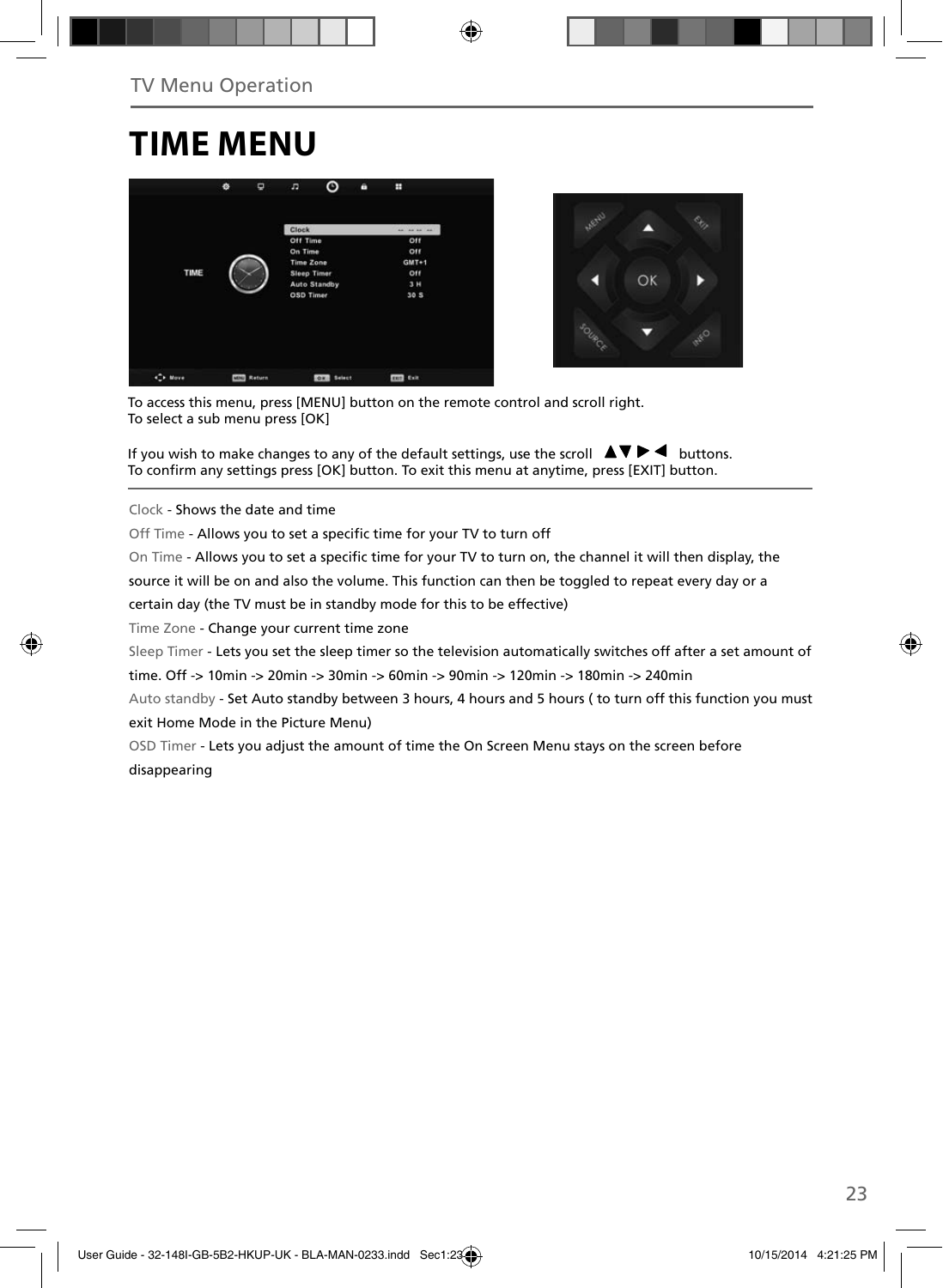# **SYSTEM/HOTEL LOCK MENU**

![](_page_18_Picture_2.jpeg)

![](_page_18_Picture_3.jpeg)

To access this menu, press [MENU] button on the remote control and scroll right. To select a sub menu press [OK]

If you wish to make changes to any of the default settings, use the scroll  $\blacktriangle \blacktriangledown \blacktriangleright \blacktriangleleft$  buttons. To confirm any settings press [OK] button. To exit this menu at anytime, press [EXIT] button.

System/Hotel Lock - Allows you to lock or unlock the menu. You will be asked to enter a 4 digit password

Use the **◄** button to quit the password input or use the **►** button to clear. Default password is 0000.

TV Button Lock - Allows you to lock the buttons on the side of the TV set

Parental Guidance - Allows you to set the rating to block certain content based on age information

Default Source - Allows the user to set the default source. The default source is the source the TV starts on when first switched on

Default Channel - Allows the user to set a channel as the default channel on the Digital source. The

default channel is the channel the TV starts on when first switched on

Source Lock - Allows you to lock the source menu

Channel Lock - Allows you to lock certain channels manually

Max Volume - Allows you to adjust and set the maximum volume

Change Password - Allows you to change the password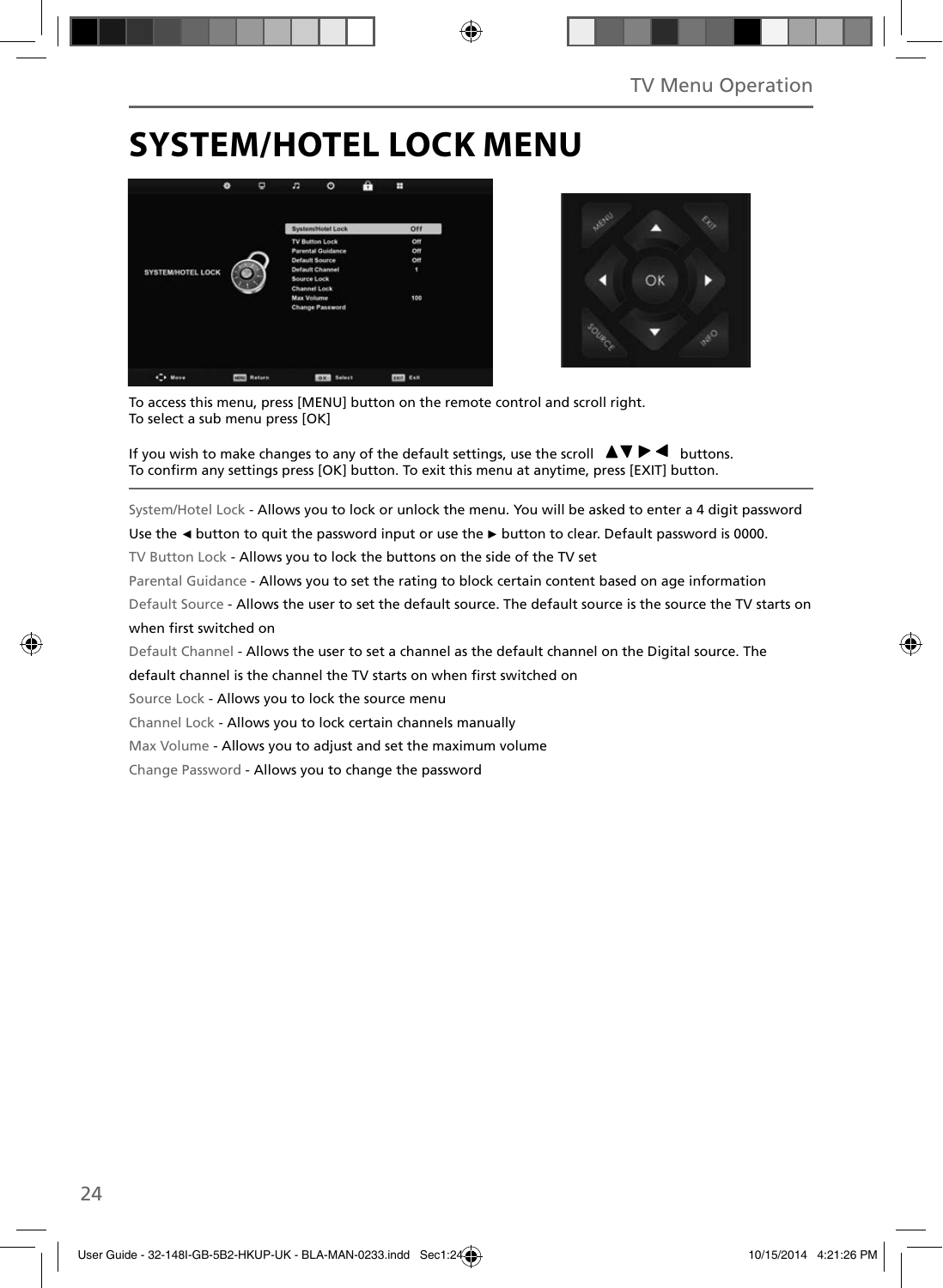## **SETUP MENU**

![](_page_19_Picture_2.jpeg)

![](_page_19_Picture_3.jpeg)

To access this menu, press [MENU] button on the remote control and scroll right. To select a sub menu press [OK]

If you wish to make changes to any of the default settings, use the scroll  $\blacktriangle \blacktriangledown \blacktriangleright \blacktriangleleft$  buttons. To confirm any settings press [OK] button. To exit this menu at anytime, press [EXIT] button.

Language - Allows you to change the language of the menu

Audio Language - Shows the current audio language

Subtitle Language - Shows the current subtitle language

Hearing Impaired - This allows the user to turn on the Hearing Impaired function, this produces subtitles

on the screen which provide a description of what is happening during the selected program.

PVR File System - Allows you to view the format and performance of a USB key

Blue Screen - Changes the background when there is no input between clear and a blue background (Only available on some sources)

First Time Installation - Allows you to access the First Time Installation menu and retune the TV set Reset TV - This resets the menus to factory settings and clears all the TV channels from the television. Software Update (USB) - From time to time we may release new firmware to improve the operation of the television (available to download). This menu lets you install the new software/firmware onto the television. Further details of how to do this will be issued with the firmware. Contact the helpline or refer to the 'product support' section of the website

HDMI CEC (Consumer Electronic Control) - Allows HDMI devices to control each other and allows the user to operate multiple devices with one remote control. (only available with compatible devices) LED Status - Allows the user to switch the LED Power indicator light ON or OFF, when the TV is being operated. (When this option is set to OFF the LED Power indicator light will flash when the remote control is used)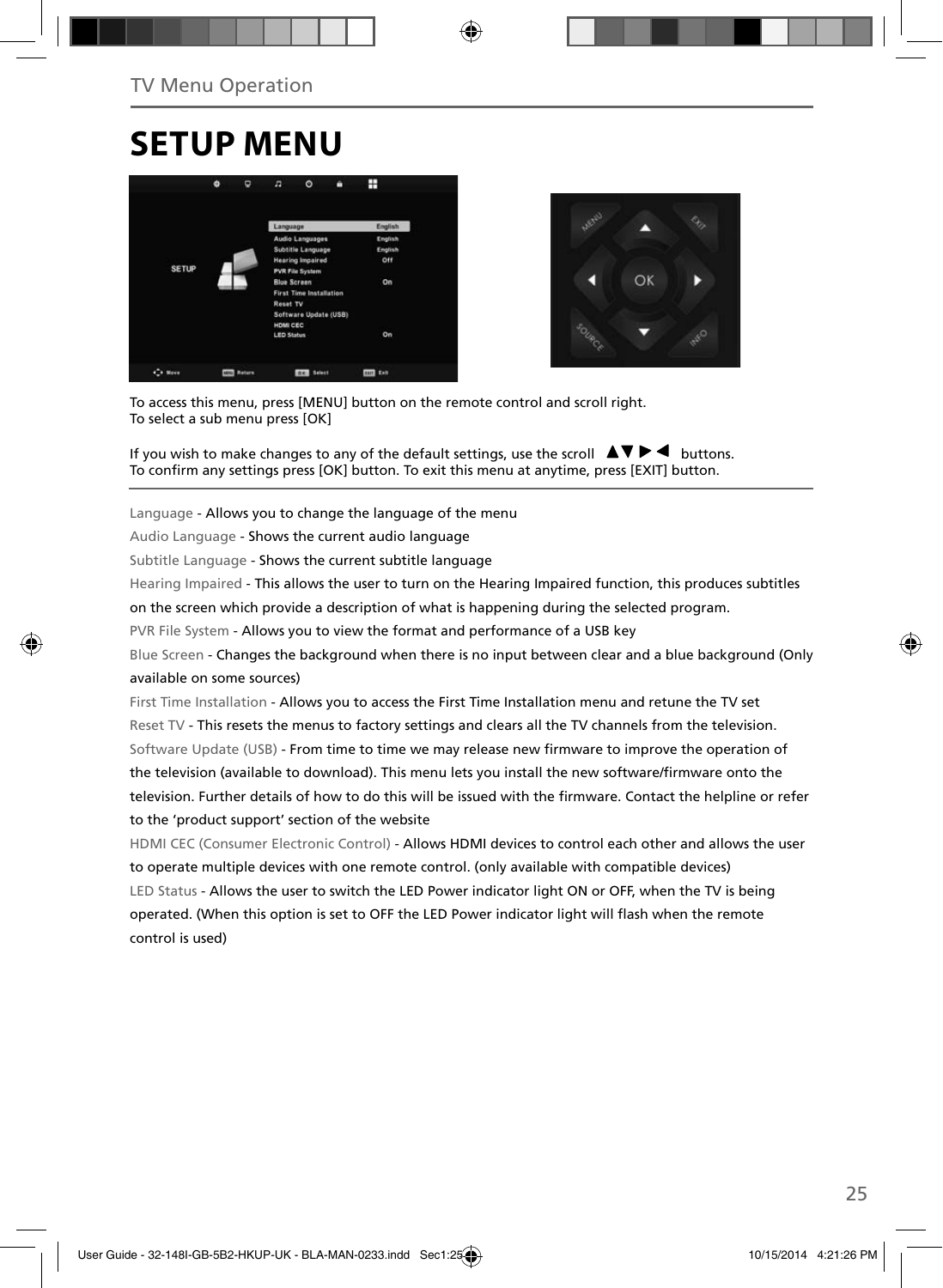# **7 DAY TV GUIDE**

TV Guide is available in Freeview TV mode. It provides information about forthcoming programmes (where supported by the Freeview channel). You can view the start and end time of all programmes and on all channels for the next 7 days and set reminders.

1) Press [TV GUIDE]. The following 7 Day TV Guide will appear..

| 7 Day TV GUIDE                                                                                                                                                                                                                                                                                                                      |                     |                          |                                 |  |
|-------------------------------------------------------------------------------------------------------------------------------------------------------------------------------------------------------------------------------------------------------------------------------------------------------------------------------------|---------------------|--------------------------|---------------------------------|--|
| 10 Years Younger: The Challenge<br>Season 2<br>Support worker Janice Cassidy's lifestyle of long working hours and a penchant for tanning<br>has taken its toll, while the stress of bringing up two daughters and heavy smoking has<br>affected interior designer Shere Morady. Surgeon Jan Stanek and the team set out to provide |                     |                          |                                 |  |
|                                                                                                                                                                                                                                                                                                                                     |                     |                          | 04 Aug 2010 10:42               |  |
| BBC <sub>1</sub>                                                                                                                                                                                                                                                                                                                    | 05:00-06:00         |                          | 10 Years Younger: The Challenge |  |
| BBC <sub>2</sub>                                                                                                                                                                                                                                                                                                                    | 06:00-06:30         | The Simpsons             |                                 |  |
| ITV1                                                                                                                                                                                                                                                                                                                                | 06:30-07:00         | <b>Hollyoaks</b>         |                                 |  |
| Channel 4                                                                                                                                                                                                                                                                                                                           | 07:00-08:00         | <b>Channel 4 News</b>    |                                 |  |
| five                                                                                                                                                                                                                                                                                                                                | 08:00-09:00         |                          | How to Look Good Naked          |  |
| BBC <sub>3</sub>                                                                                                                                                                                                                                                                                                                    | 09:00-10:00         |                          | Newlyweds: The One Year Itch    |  |
| BBC4                                                                                                                                                                                                                                                                                                                                | 10:00-11:15         | <b>Big Brother</b>       |                                 |  |
| ITV <sub>2</sub>                                                                                                                                                                                                                                                                                                                    | 11:15-11:45         | The Big Bang Theory      |                                 |  |
| Record                                                                                                                                                                                                                                                                                                                              | Remind<br>Move View | Prev Day<br>Display<br>ø | Next Day<br>Exit<br><b>EXIT</b> |  |

2) Navigate through the menu using  $\blacktriangle \blacktriangledown \blacktriangleright \blacktriangleleft$ 

You can now: Record a programme by pressing RED (USB device must be connected) Set a reminder by pressing GREEN View a previous day by pressing YELLOW View the next day by pressing BLUE

3) Press [EXIT] to exit the 7 day TV Guide.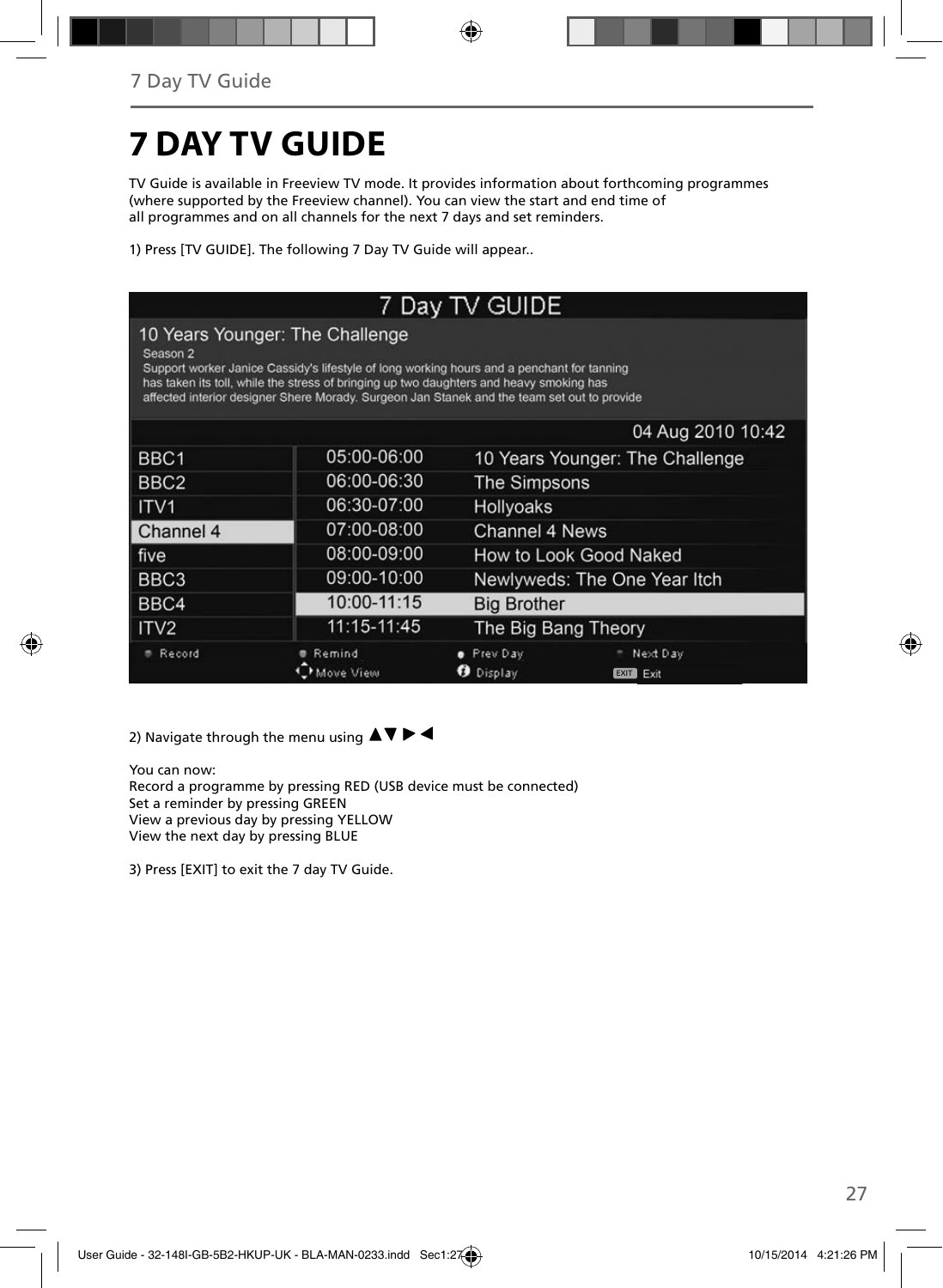## **USB RECORD - DIGITAL/FREEVIEW MODE**

USB RECORD – DIGITAL/FREEVIEW MODE

Built into this television is a USB record facility. This function is available in Digital/Freeview mode when used in conjunction with a compatible USB memory stick or USB hard drive. The benefits of this are as follows:

- Pause live TV and then playback, fast forward and rewind (up to live TV)
- One button record, if you decide you want to record the current programme
- Easy programmable recording from the 7 day TV Guide
- Record TV and watch/listen back on your computer/laptop

Due to the nature of the product, it is necessary to use a high speed USB memory stick (as the TV reads from and writes to the memory stick at the same time, some memory sticks may not be suitable)

You can purchase high speed memory sticks from some computer stores, alternatively, we have a selection of tested and compatible memory sticks available to purchase directly from the helpline/web site.

Minimum Specification - USB Memory Stick

| <b>Read Speed</b>  | 20 MB/s (Mega Byte Per Second) |
|--------------------|--------------------------------|
| <b>Write Speed</b> | 6 MB/s (Mega Byte Per Second)  |

**If you wish to use a USB portable hard drive larger than 32GB, please refer to the FAQ section at the rear of this user guide.**

### Pause Live TV (Time Shift)

Pausing Live TV is very simple.

![](_page_21_Picture_15.jpeg)

 $\Box$  Press the play/pause button and the television will pause and the live content will be recorded. To resume watching press play/pause again.

 $\bigcirc$  - Press fast forward to go forward in a recording (i.e. to skip adverts)

 $\bigcirc$  - Press fast rewind to go back in a recording (i.e. if you fast forwarded too far)

Tip: When you switch the TV to standby or change channel the Time Shift memory is wiped. To restart time shift you must press play/pause button.

### One Button Record

At any point in time you may decide to record the current channel that you are watching. To do this you need to press the red button highlighted below.

![](_page_21_Picture_22.jpeg)

Tip: This television contains one TV tuner, therefore it can only record the channel you are watching or record one channel while the television is in standby mode.

Note: USB record function is only avilable in Digital/Freeview TV mode. Due to copyright laws and illegal copying/recording it is not possible to record to/from any other input/output source.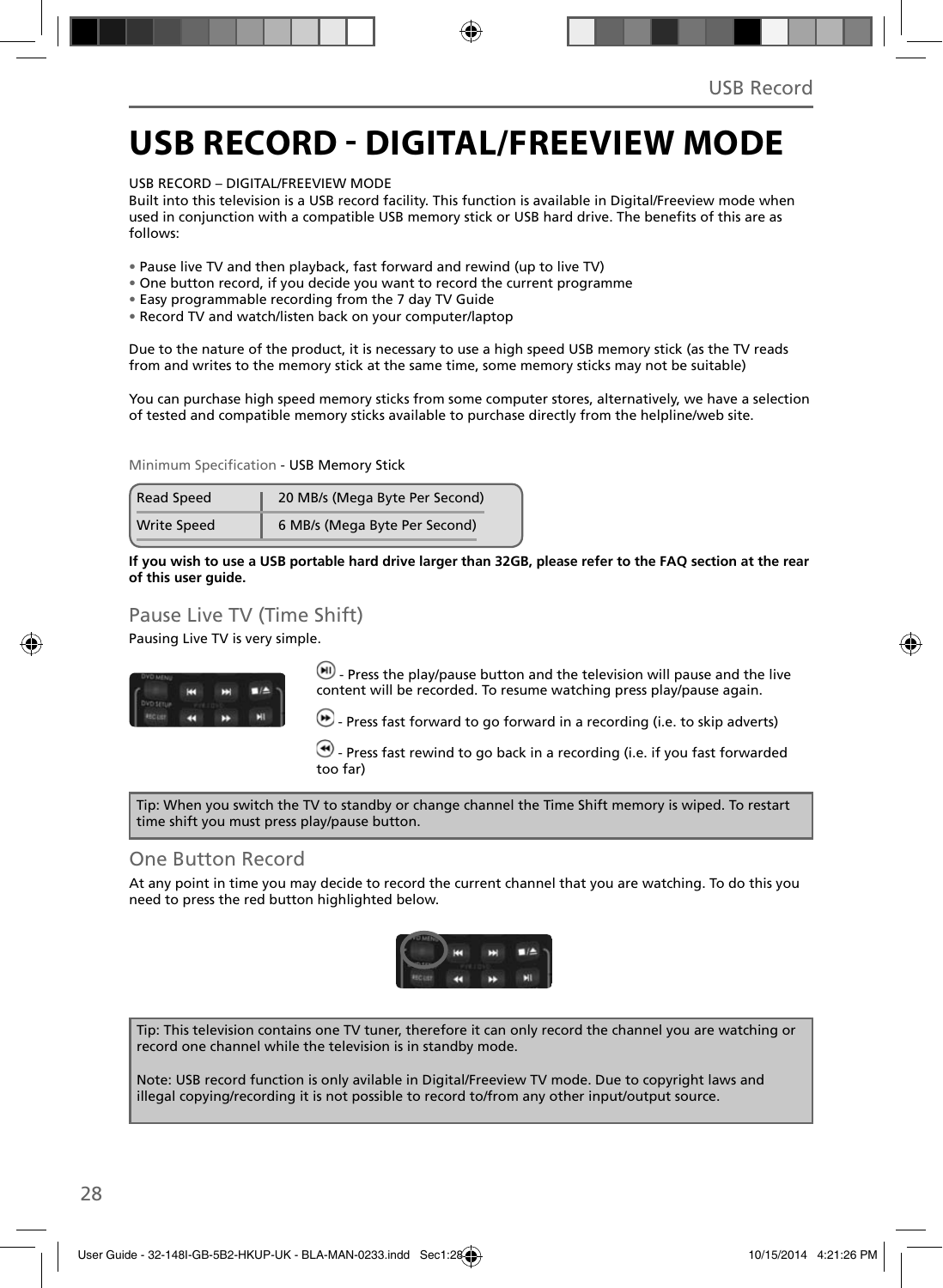# **USB MODE/MEDIA PLAYER**

USB mode offers playback of various different types of content that you have saved on your USB Memory Stick.

On switching to USB source the above menu screen will appear. The content will be divided into Photo, Music, Movie and Text based on file type.

![](_page_22_Picture_4.jpeg)

1) You can navigate through the menus using the scroll  $\triangle \triangledown \triangleright \blacktriangleleft$  buttons. To confirm the item you wish to play/view press [OK] button.

![](_page_22_Picture_6.jpeg)

2) Select the drive you require. (If your drive only has 1 partition you will only see 1 item).

![](_page_22_Picture_8.jpeg)

3) You can now access the item. Press OK to view. 4) While viewing you control the item using

![](_page_22_Picture_10.jpeg)

or by pressing ( i ) and using  $\Delta \nabla \blacktriangleright$   $\blacktriangle$  and (OK)

![](_page_22_Picture_12.jpeg)

Tip: If you experience a playback issue, please ensure the files being used are the correct format (example - the picture plays but no sound) See technical specification page for compatible file types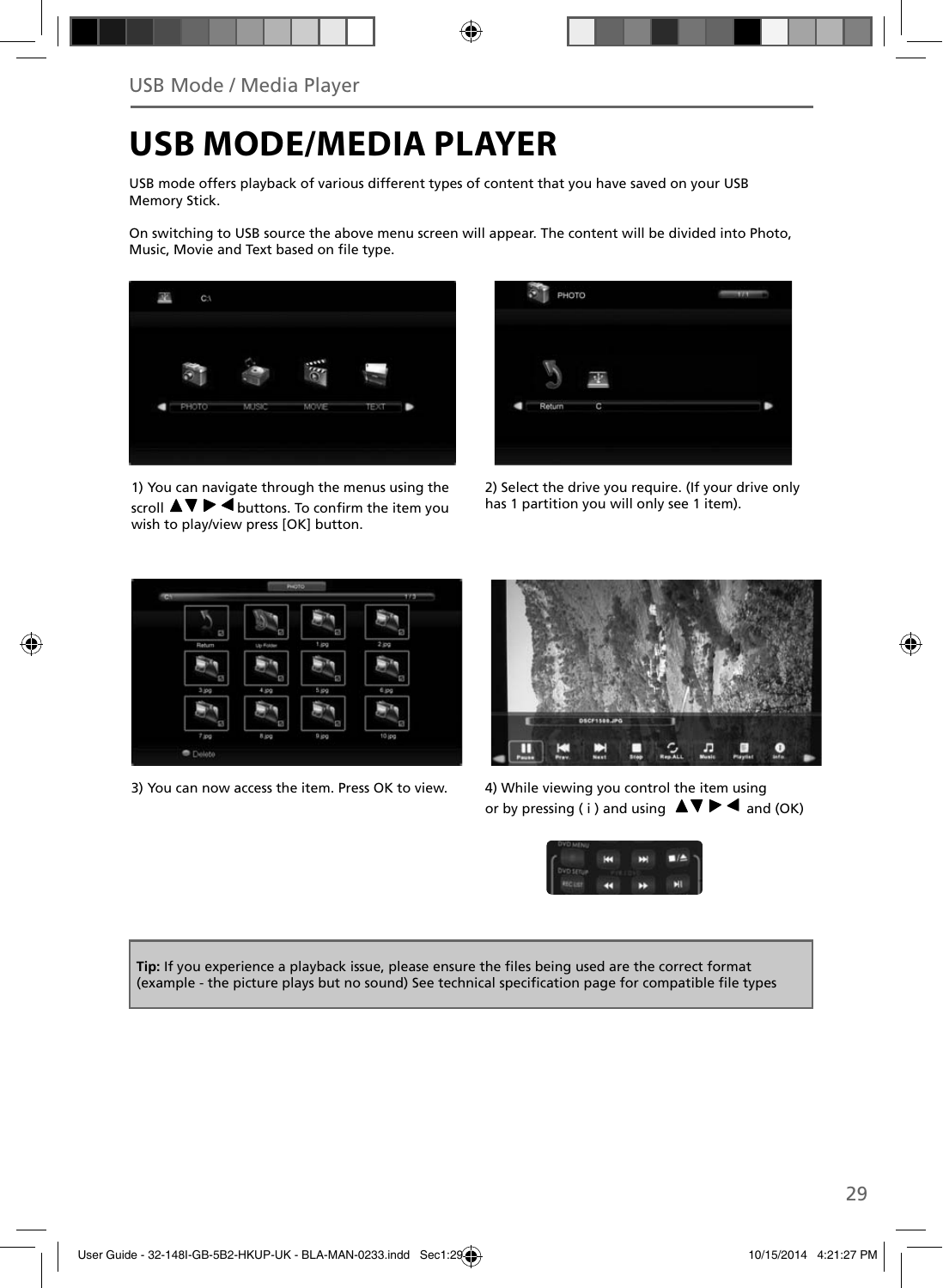## **USING YOUR TV WITH A SKY DIGITAL SET TOP BOX**

### **Option 1) Connecting your TV to your Sky box (when both the TV and Sky Box are located in the same room)**

Depending on your Sky Box & TV model, connect either by SCART or HDMI cables (available separately)

If connecting by SCART, select the 'Input source' on the TV as SCART.

If connecting by HDMI, select the 'Input source' on the TV as HDMI (if the TV has more than 1 HDMI port, ensure you select the input source to match the HDMI numbered port on the rear of the TV)

If you wish to use your Sky remote to operate the TV's functions, you will need a Sky remote control (Revision 9 or later) and you will need to programme a 4 digit code into it. See bottom of this page.

### **Option 2) Connecting your TV to your Sky box (when your Sky box is located in a different room to the TV)**

Please note, if you are adding a 'Magic Eye/TV Link' to your system so that you can use your Sky remote control to change the Sky channel in the room where the 2nd TV is located, please refer to the instructions included with the TV link/magic eye in order to ensure the RF or RF2 output on your Sky box is powered on. (The red LED light on the TV link/magic eye will light up if the RF / RF2 output is correctly set up) If you do not have the instructions that came with the TV link/magic eye, instructions on how to do it can be found on our web site.

![](_page_23_Figure_9.jpeg)

1) To tune the TV to the Sky box, on the 2nd TV, select the 'Analogue' input source.

2) Select the channel that you wish to store the Sky box/channel on. (If you do not use channels 1-5 because you no longer have analogue terrestrial channels after digital switchover, you may choose to select channel 1 to store the Sky box/channel, if you still have and use analogue channels 1-5, you may for example decide that channel 6 is the best option for you)

3) Press the corresponding number on the remote control to select the desired analogue channel chosen as per point 2 above.

4) On the TV remote control, press Menu. Now navigate through the menus to select Manual Tuning or Analogue Manual tuning (refer to the Tuning/Channel menu section of this user guide if necessary)

5) Manually tune in the channel (usually, the Sky box is at a frequency between 800Mhz and 850Mhz) once the Sky box/channel is found, press 'OK' to store it.

If you wish to use your Sky remote to operate the TV's functions, you will need a Sky remote control (Revision 9 or later) and you will need to programme a 4 digit code into it. See below.

#### **Using a Sky Remote or a Universal Remote to operate your TV**

**Sky Remote Control** - If you wish to use your Sky remote to operate the basic functions of your TV, you need to programme a 4 digit code into it. Please note - you will need the latest Sky Revision 9 remote control as this is the only version that includes the latest software/firmware necessary to operate this model of TV. **The code required for this television is 2134.** If you wish to upgrade/replace your existing Sky remote control to the latest version, you can do so on our web site.

**Universal Remote Control** - If you wish to use a Universal remote control to operate your TV, please refer to the website for a full list of codes. (Please note we only have codes for One for All branded remote controls, if you have an alternative brand of Universal remote, please refer to the manufacturer for the code.)

![](_page_23_Figure_19.jpeg)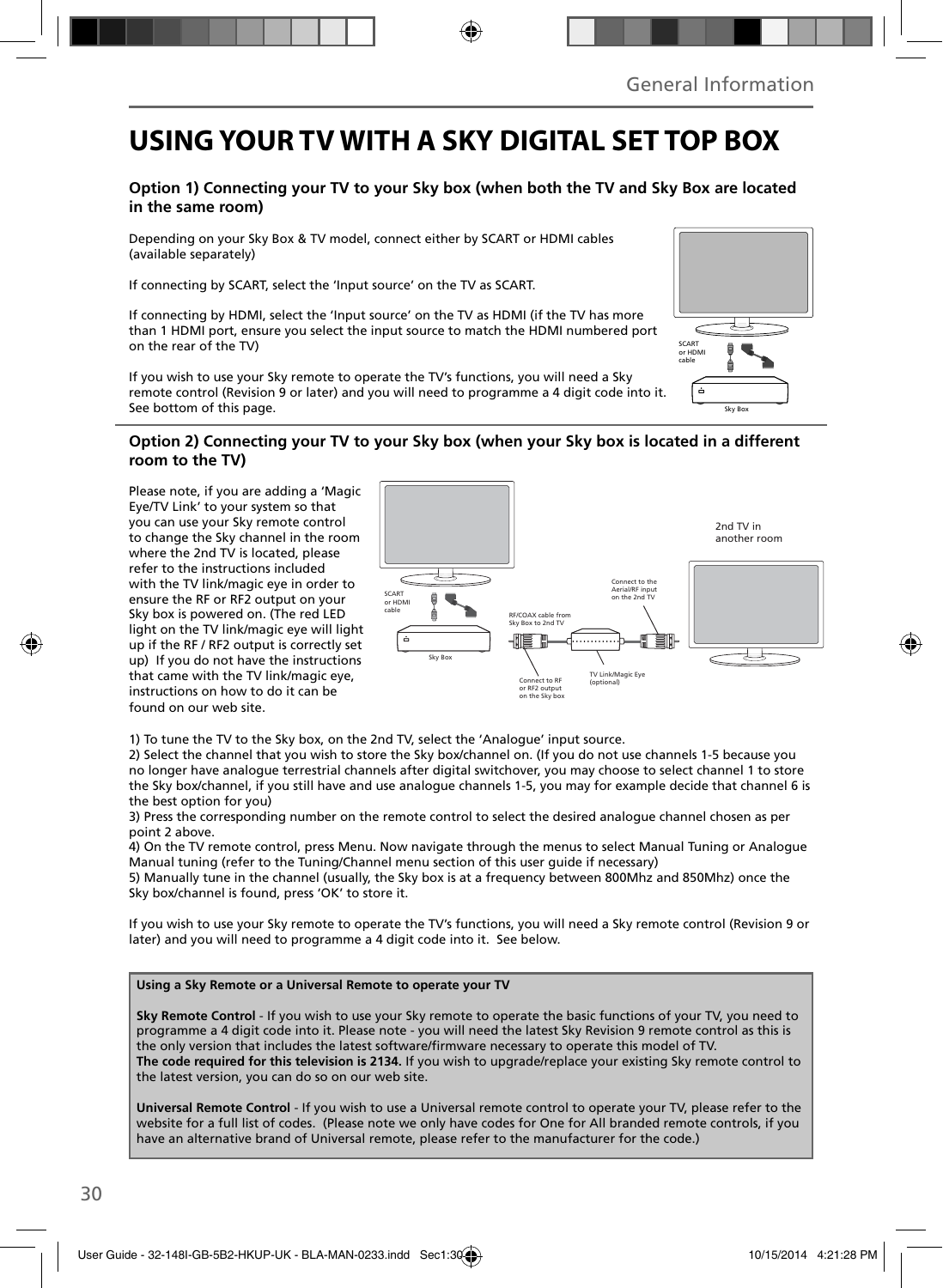# **FREQUENTLY ASKED QUESTIONS**

| General                        | I would like to have louder<br>sound by connecting<br>additional speakers                                                               | 1) Use the 3.5mm headphone output and a 3.5mm to phono cable<br>(available separately) to connect to an amplifier/surround sound system.<br>Please note this will deactivate the TV's built in speakers.<br>2) Connect a COAX cable from the TV's COAX output to your<br>amplifier/surround systems COAX input.                                                                                                                                                                                                                                                                                                                      |  |
|--------------------------------|-----------------------------------------------------------------------------------------------------------------------------------------|--------------------------------------------------------------------------------------------------------------------------------------------------------------------------------------------------------------------------------------------------------------------------------------------------------------------------------------------------------------------------------------------------------------------------------------------------------------------------------------------------------------------------------------------------------------------------------------------------------------------------------------|--|
| General                        | Why are some options in<br>the menu unavailable and<br>greyed out                                                                       | Some options are only available in certain sources, i.e. HDMI. They are<br>unavailable in the other sources where they have no affect.                                                                                                                                                                                                                                                                                                                                                                                                                                                                                               |  |
| General                        | Can I stop my TV automatically<br>turning off after 4hrs?                                                                               | Yes, in the time settings menu, scroll down to Auto standby and select<br>OFF.                                                                                                                                                                                                                                                                                                                                                                                                                                                                                                                                                       |  |
| TV                             | I have tuned in Digital TV<br>but I am not receiving any<br>or all of the channels and/<br>or the channels I receive are<br>breaking up | 1) Check you are in an area that can receive Freeview/Saorview<br>Visit www.freeview.co.uk or www.saorview.ie<br>2) Check you are using an aerial that is able to receive a good digital<br>signal. In most cases, you will need an outdoor digital hi-gain/wideband<br>aerial. In areas that have excellent digital coverage, you may be able<br>to use a loft type aerial but it is highly likely that you will also need to<br>connect a booster between the back of the TV and the TV aerial wall<br>socket. Unfortunately, to receive a good enough digital signal, it is not<br>possible to use a portable/indoor type aerial. |  |
| TV                             | I have re-tuned my television<br>but when I switch it off it is<br>not storing the channels                                             | Complete a first time installation, please refer to the set-up menu section<br>of the manual of how to do this.                                                                                                                                                                                                                                                                                                                                                                                                                                                                                                                      |  |
| <b>VCR/DVD</b><br>Recorder     | I have connected the TV to<br>my VCR or DVD Recorder via<br>SCART but it is not recording                                               | In addition to connecting via SCART, you should connect the aerial cable<br>from the wall socket to your VCR/DVD Recorder and another aerial cable<br>from the VCR/DVD Recorder to the TV.                                                                                                                                                                                                                                                                                                                                                                                                                                           |  |
| Game Consoles                  | I have connected my PS3 to<br>the TV via HDMI, but I am<br>not receiving any pictures or<br>sound on my Television                      | 1) Ensure the TVs source is on HDMI.<br>2) Check your settings on your PS3 are as per the PS3 instruction manual.                                                                                                                                                                                                                                                                                                                                                                                                                                                                                                                    |  |
| <b>Game Consoles</b>           | I have connected my<br>Xbox 360 to the TV via<br>Component Cables (Red,<br>Green & Blue) but I am not<br>receiving any sound            | Component cables only provide HD Pictures. For the sound you will need<br>to connect the Red & White audio cables on the Xbox to the Red & White<br>phono inputs on the rear of the TV. Please refer to the 'Connections'<br>pages.                                                                                                                                                                                                                                                                                                                                                                                                  |  |
| System Lock                    | I have changed the password<br>on the television and now<br>forgotten it                                                                | There is a master password of 4711, to gain access to the TV menu and<br>reset the normal password.                                                                                                                                                                                                                                                                                                                                                                                                                                                                                                                                  |  |
| <b>USB Mode</b>                | I have inserted a USB<br>Memory Key, but the TV<br>does not recognise it                                                                | Ensure the USB Memory Key is formatted to type FAT32.                                                                                                                                                                                                                                                                                                                                                                                                                                                                                                                                                                                |  |
| USB Mode                       | Using a USB portable hard<br>drive / larger than 32GB                                                                                   | If you wish to use a portable hard drive larger than 32GB, please note<br>that it must be formatted to the FAT32 file system in order to operate on<br>this TV. Windows XP/Vista computers are only capable of formatting up<br>to 32GB, therefore, you will need a software programme/utility to format<br>larger hard drives. Please refer to the web site for more information.                                                                                                                                                                                                                                                   |  |
| USB Record /<br>TV models only | I cannot change the channel,<br>access the menu or use the<br>red button                                                                | During Time Shift you cannot change the channel, access the menu or use<br>the red button                                                                                                                                                                                                                                                                                                                                                                                                                                                                                                                                            |  |
| USB Record /<br>TV models only | When using the USB to<br>record the picture 'breaks<br>up' or experience loss of<br>sound.                                              | Check the USB Memory Stick meet the minimum requirements of Read<br>Speed - 20 MB/s (Mega Byte Per Second), Write Speed - 6 MB/s (Mega Byte<br>Per Second)                                                                                                                                                                                                                                                                                                                                                                                                                                                                           |  |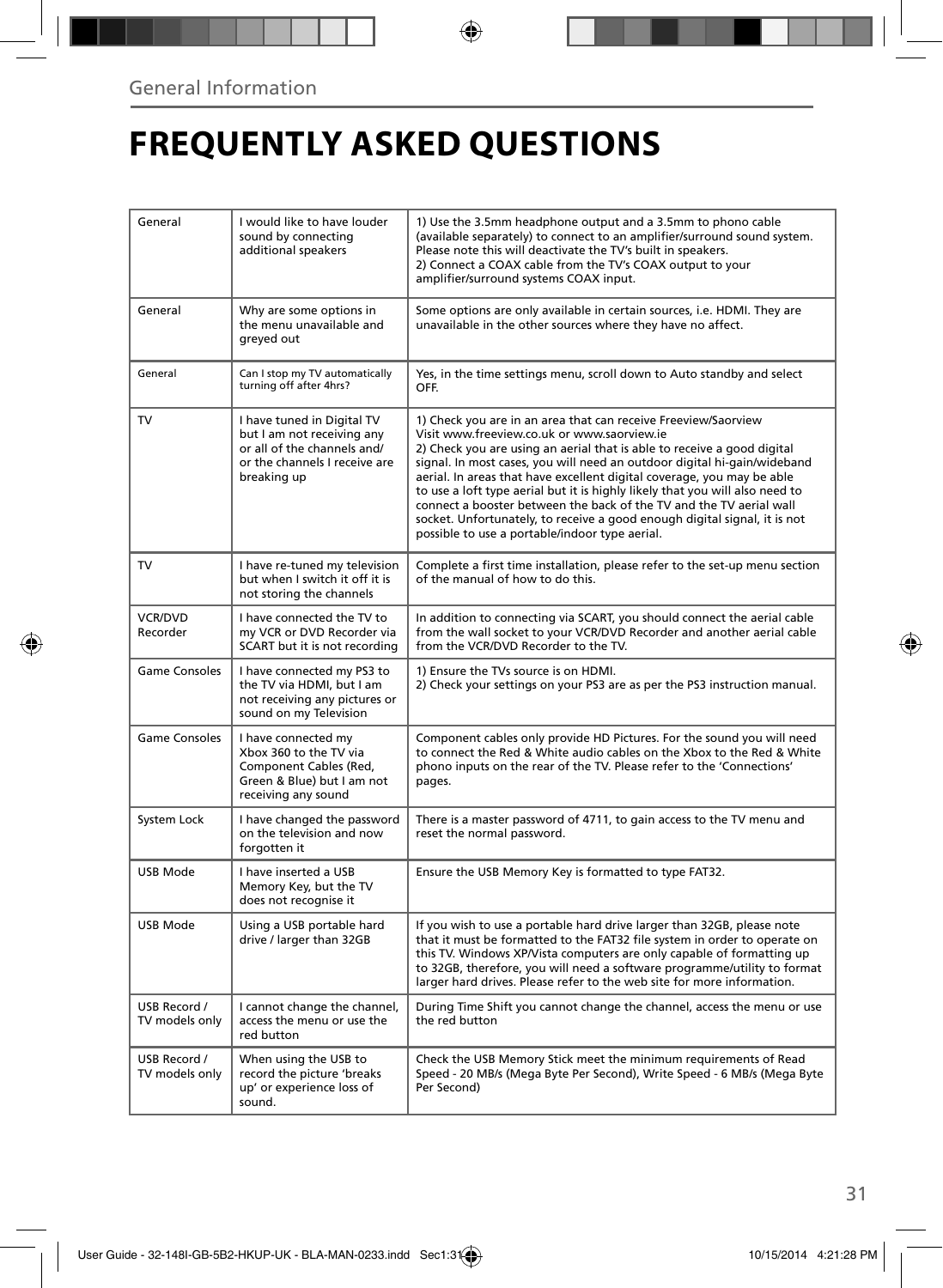# **TECHNICAL SPECIFICATION**

| Model                                     | 32/148I-GB-5B2-HKUP                                                                                                                                                                         |  |  |  |
|-------------------------------------------|---------------------------------------------------------------------------------------------------------------------------------------------------------------------------------------------|--|--|--|
| Screen size<br>(diagonal)                 | 32"/81cm                                                                                                                                                                                    |  |  |  |
| <b>Resolution</b>                         | 1366 x 768                                                                                                                                                                                  |  |  |  |
| RF                                        | 75 ohm Antenna / Analog / DVB                                                                                                                                                               |  |  |  |
| <b>Inputs</b>                             | 3 x HDMI, 1 x USB, 1 x SCART, 1 x Composite/Video,<br>1 x Mini Component/YPbPr, 1 x VGA/PC,<br>1 x shared audio for Composite/Video & Component/YPbPr,<br>1 x 3.5mm jack for PC audio input |  |  |  |
| <b>Sound Outputs</b>                      | 1 x Coax Audio output, 1 x 3.5mm Headphone                                                                                                                                                  |  |  |  |
| Sound power,<br>watts (RMS)               | $2 \times 8$                                                                                                                                                                                |  |  |  |
| <b>Voltage and power</b><br>consumption   | 110-240y 50 / 60Hz<br>31/45/70W (ecomode/standard/max)<br>(in standby less than 0.5w)<br>(0W in OFF mode)                                                                                   |  |  |  |
| <b>Annual Energy</b><br>Consumption       | 45 kWh                                                                                                                                                                                      |  |  |  |
| <b>Energy Rating (EEI)</b>                | $A+$                                                                                                                                                                                        |  |  |  |
| <b>Dimensions including</b><br>stand (mm) | 739 W x 485 H x 180 D                                                                                                                                                                       |  |  |  |
| Net weight (Kgs)                          | 5.8                                                                                                                                                                                         |  |  |  |
| <b>Wall Mounting</b>                      | VESA 200 x 100 (mm)                                                                                                                                                                         |  |  |  |

## **Compatible files in USB Mode**

| Media   | File Ext. | Codec                         |            |                                                    |
|---------|-----------|-------------------------------|------------|----------------------------------------------------|
|         |           | Video                         | Audio      |                                                    |
| Movie   | .mpg      | Mpeg-1, Mpeg-2                | MP3, WMA   | Max Resolution: 1920x1080<br>Max Data rate: 40Mbps |
|         | .avi      | Xvid, MJPEG,<br>MPEG-4 SP/ASP |            |                                                    |
|         | .ts       | Mpeg-2                        |            | Max Resolution: 1920x1080<br>Max Data rate: 40Mbps |
|         | .dat      | Mpeg-1                        |            |                                                    |
|         | .mp4      | Mpeg-1, Mpeg-2                |            | Max Resolution: 1024x768<br>Max Data rate: 40Mbps  |
| Music   | .vob      | Mpeg-2                        |            |                                                    |
|         | mp3.      |                               | MP3        | Sample Rate 16K-48KHz                              |
|         | .wma      |                               | <b>WMA</b> | Bit rate: 32K - 442Kbps                            |
| Picture | .jpg      | <b>Progressive JPEG</b>       |            | Max Resolution: 1024x768                           |
|         | .jpeg     | <b>Baseline JPEG</b>          |            | Max Resolution: 8192x8192                          |
|         | .bmp      | <b>BMP</b>                    |            | Max Resolution: 6500x6500                          |